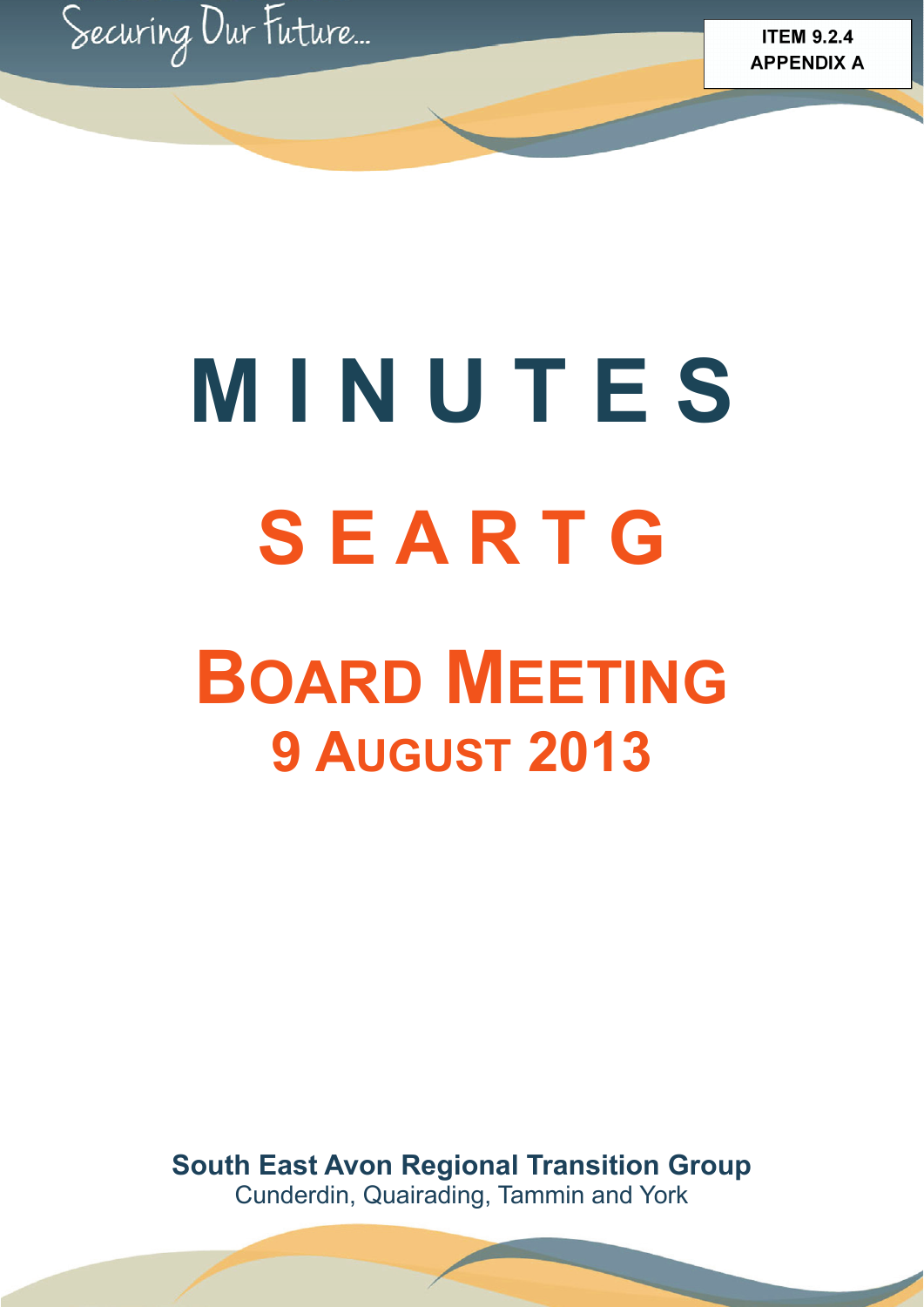# **SOUTH EAST AVON REGIONAL TRANSITION GROUP**   $(S E A R T G)$

# **MINUTES**

#### MEETING OF BOARD MEMBERS

#### MEETING ROOM, PERTH CONVENTION EXHIBITION CENTRE 10:30AM FRIDAY, 9 AUGUST 2013

#### **1. DECLARATION OF OPENING/ANNOUNCEMENT OF VISITORS**

#### **1.1 Opening**

 The Chairman took the opportunity of welcoming attendees, including Ms C Tuthill and Ms J Burges.

#### **1.2 Announcement of Visitors**

Invitations were extended to:

- Ms Caroline Tuthill Senior Project Officer, Department of Local Government.
- Mr Tony Brown Executive Manager, Governance and Strategy – Western Australian Local Government Association.
- Ms Joanne Burges Regional Cooperation Manager, Western Australian Local Government Association.

#### **2. RECORD OF ATTENDANCE/APOLOGIES/LEAVE OF ABSENCE**

#### **2.1 Present**

| Shire of Cunderdin | - Cr R Carter  | - President (From 10:35am)  |
|--------------------|----------------|-----------------------------|
| Shire of Cunderdin | - Cr D Whisson | - Councillor (From 10:35am) |
| Shire of Cunderdin | - Cr G Cooper  | - Councillor (From 10:35am) |
| Shire of Cunderdin | - Mr P Naylor  | - Chief Executive Officer   |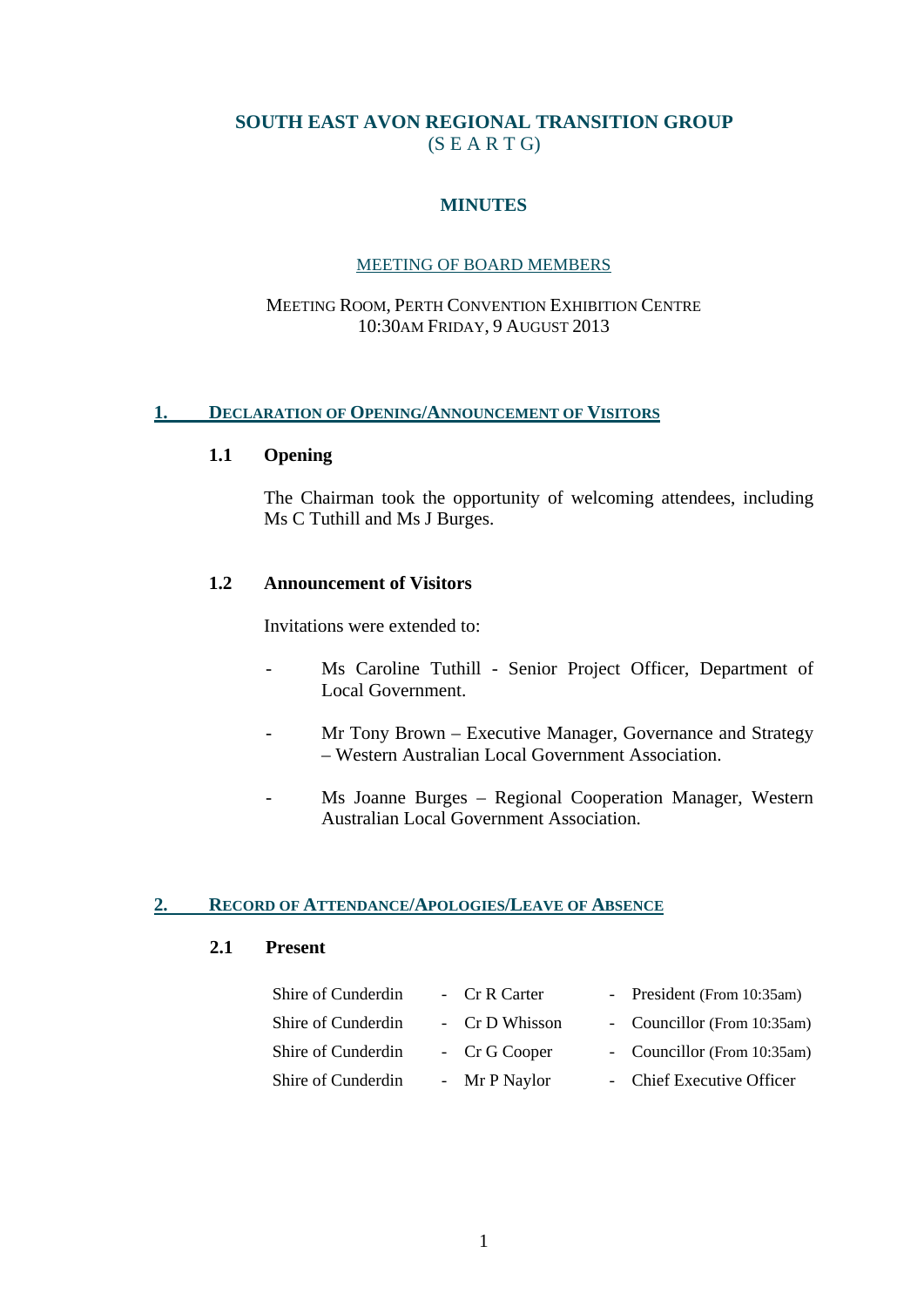| Shire of Quairading                                          |                          | Cr D Richards | $\qquad \qquad -$        | President (Chair)                      |
|--------------------------------------------------------------|--------------------------|---------------|--------------------------|----------------------------------------|
| Shire of Quairading                                          | $\overline{\phantom{0}}$ | Cr B Caporn   | $\overline{\phantom{a}}$ | Councillor                             |
| Shire of Quairading                                          |                          | Mr G Fardon   |                          | <b>Chief Executive Officer</b>         |
|                                                              |                          |               |                          |                                        |
| Shire of Tammin                                              | $\overline{\phantom{a}}$ | Cr S Uppill   | $\overline{\phantom{a}}$ | President                              |
| Shire of Tammin                                              |                          | Cr C Crane    | $\overline{\phantom{a}}$ | Councillor                             |
| Shire of Tammin                                              |                          | Mr I Bodill   |                          | <b>Chief Executive Officer</b>         |
|                                                              |                          |               |                          |                                        |
| Shire of York                                                | $\overline{\phantom{a}}$ | Cr T Boyle    | $\overline{\phantom{a}}$ | President                              |
| Shire of York                                                |                          | Cr R Scott    | $\overline{\phantom{0}}$ | Vice President                         |
| Shire of York                                                | $\overline{\phantom{a}}$ | Mr R Hooper   | $\overline{\phantom{0}}$ | <b>Chief Executive Officer</b>         |
| Department of Local<br>Government                            | $\blacksquare$           | Ms C Tuthill  | $\overline{\phantom{0}}$ | Senior Project Officer                 |
| Western Australian<br><b>Local Government</b><br>Association | $\overline{\phantom{a}}$ | Ms J Burges   |                          | <b>Regional Cooperation</b><br>Manager |
| Dominic Carbone and<br>Associates (DCA)                      | $\sim$                   | Mr D Carbone  |                          | <b>Executive Officer</b>               |

# **2.2 Apologies**

| Shire of Quairading                                   | - Cr G Anderson | - Deputy President                                 |
|-------------------------------------------------------|-----------------|----------------------------------------------------|
| Western Australian<br>Local Government<br>Association | - Mr T Brown    | - Executive Manager $-$<br>Governance and Strategy |

# **2.3 Leave of Absence**

Nil.

# **3. DEPUTATIONS/PRESENTATIONS**

# **3.1 Deputations**

Nil.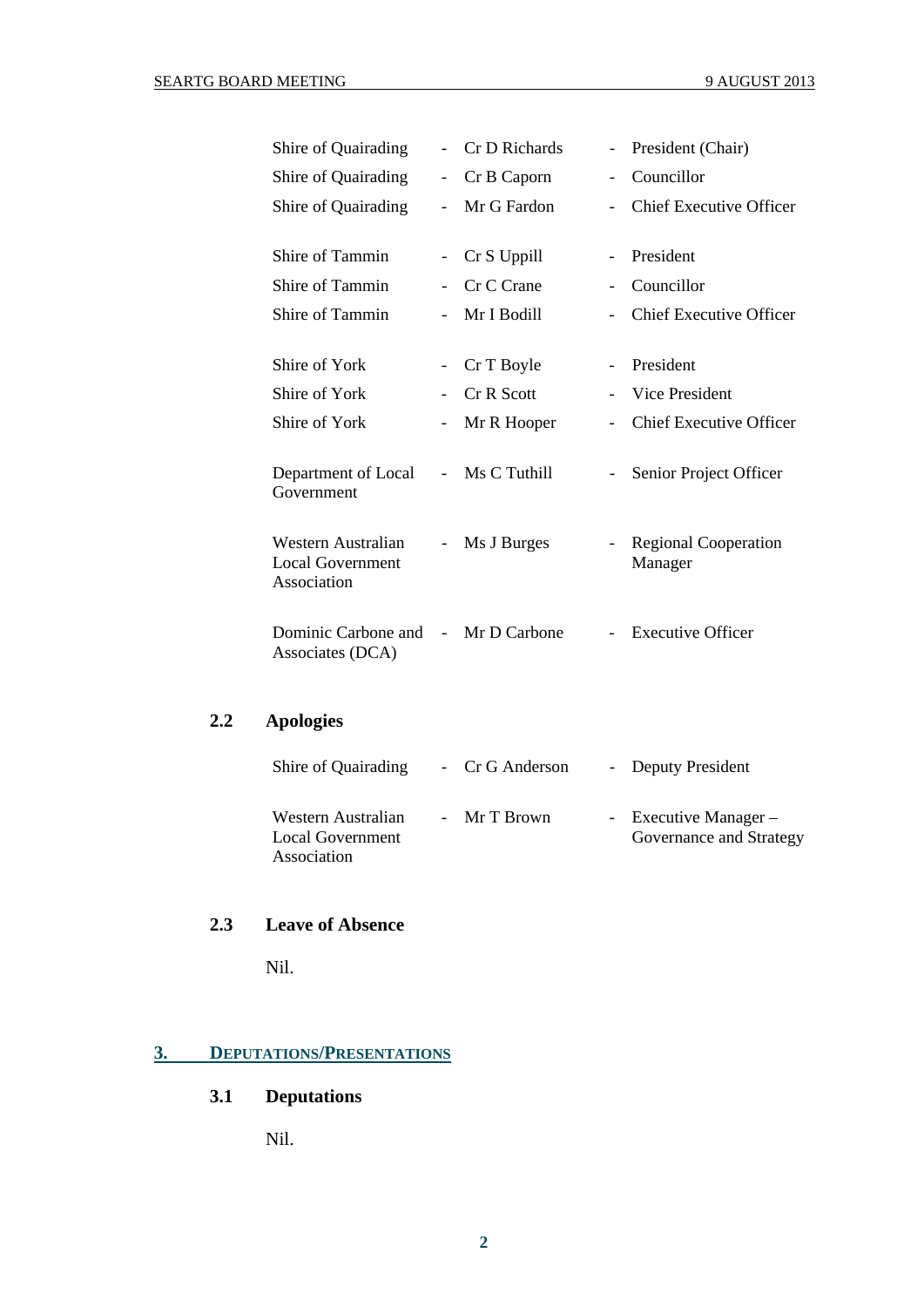#### **3.2 Presentations**

Nil.

## **4. CONFIRMATION OF MINUTES**

**4.1 South East Avon Regional Transition Group Board Meeting held at the Shire of Cunderdin Community Resource Centre on Thursday, 11 July 2013.** 

*MOVED Cr R Carter, Seconded Cr S Uppill, that the Minutes of the South East Avon Regional Transition Group Board Meeting, held at the Shire of Cunderdin Community Resource Centre on Thursday, 11 July 2013, be received.* 

#### CARRIED UNANIMOUSLY

#### **Business Arising from Minutes**

Nil.

#### **5. ANNOUNCEMENT BY PRESIDING MEMBER WITHOUT DISCUSSION**

Nil.

#### **6. MATTERS FOR DISCUSSION**

#### **(a) Feedback on Advisory Board meetings with the respective communities.**

The Chairman drew attention to this item of business, inviting feedback from Participants, summarised as follows:

Cr S Uppill • Stated that he was surprised at where the community is at with their education and acceptance of the Regional Business Plan.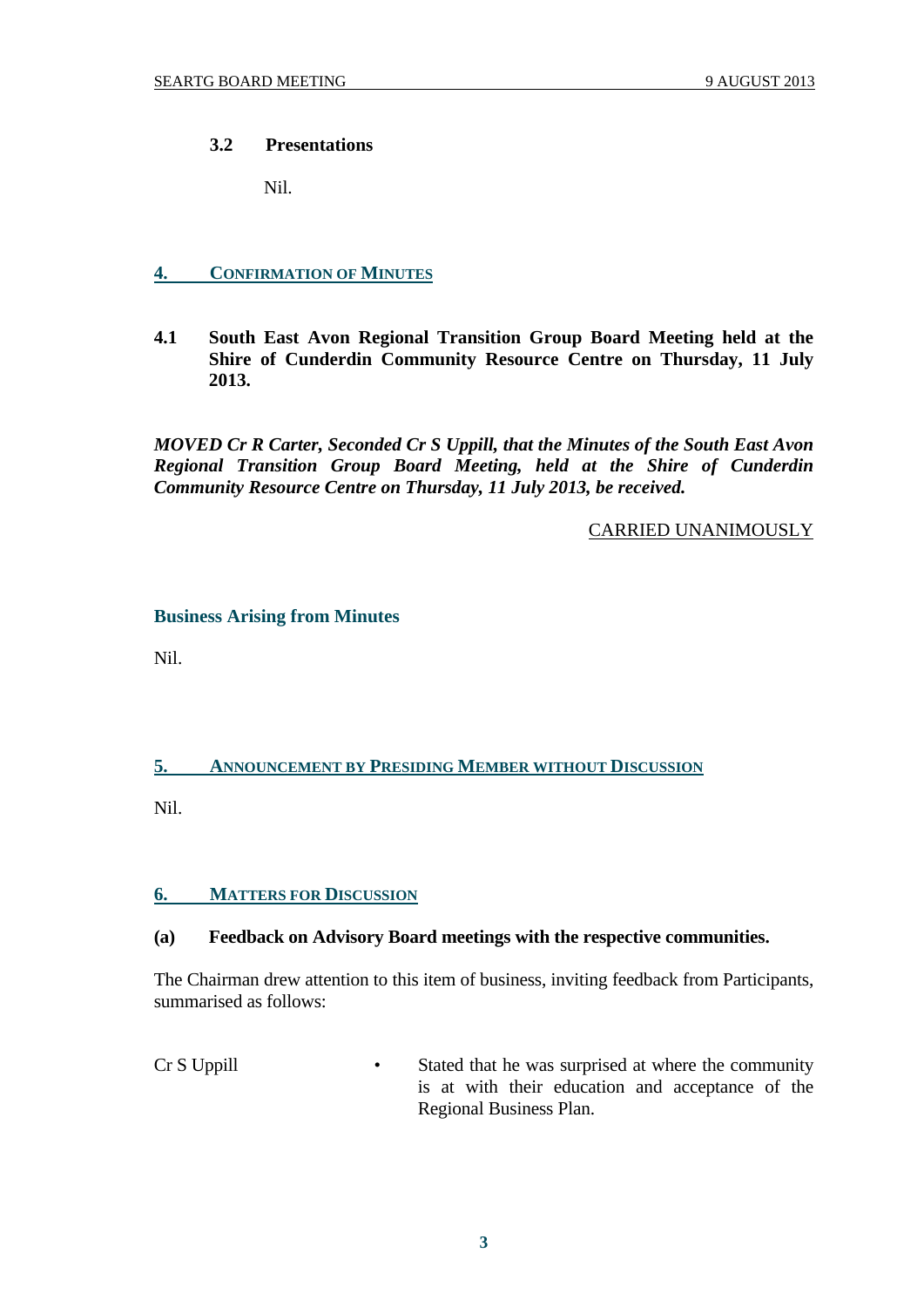- It is hard to communicate with the community if they are not on a level footing of understanding.
- Discussions were held in relation to the Board, with nervousness evident at this first meeting.
- Like each town, Tammin has a few community members that need convincing.
- Need to get these people on side and convince them not to go to a poll.
- There is a need for compromise.
- Suggested that next step is to have a round table meeting with influential people and those against the process.
- This meeting needs to detail fact sheets and the Regional Business Plan, whilst answering questions and concerns.
- Confirmed that community know that amalgamation is going to happen, however they are not necessarily happy with the grouping.
- Need to convince these people that this is an amalgamation with a level of control, rather than forced.

#### Chairman • Does not consider that the Tammin meeting was too bad.

- There was the "Eric Charlton factor" in the room.
- With Mr E Charlton's previous life as a Minister in the Government, he has a bit of sway.
- Suggested that Mr E Charlton was out of touch with what is happening in local government.
- Cr R Carter Attended both the Cunderdin and Quairading meetings.
	- Received reports on Tammin and York meetings with interest.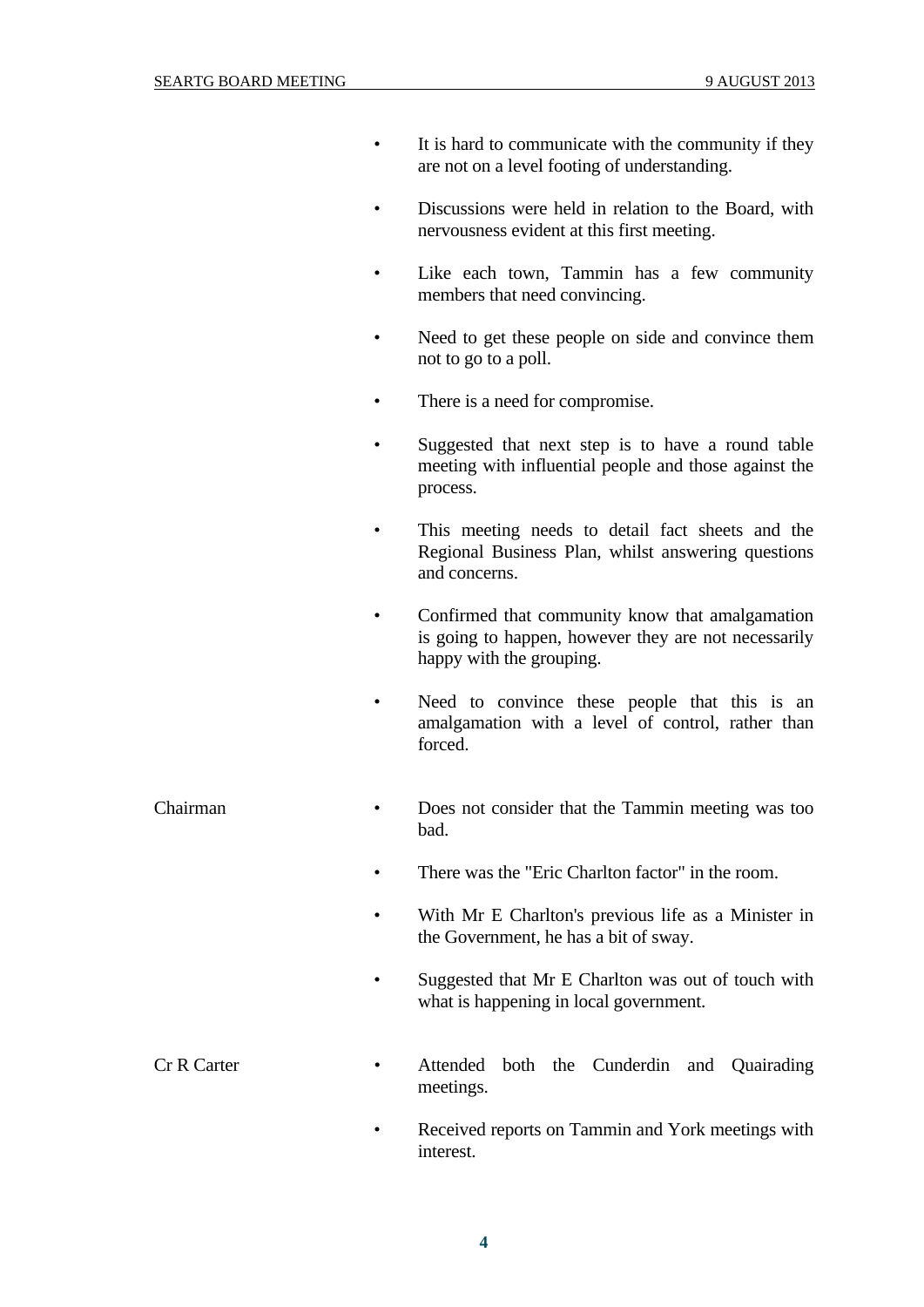- Similar concerns were evident at all of the meetings, with some more positive than others.
- Concerns and issues raised by the community have been discussed and addressed by this Board over a long period of time.
- Community is questioning "why York", which is an issued that has been discussed a length by the SEARTG Board, and with agreement already reached on the need for York's inclusion.
- Community has queried why York is not amalgamating with Northam, which has also been addressed and dealt with.
- Evident that some community members are staying up to date.
- Concurred with Cr S Uppill on the need to convince the public that this is a positive amalgamation with some control, rather than a forced process.
- Rational decisions have been, and continue to be, made by this Group.
- Board Member involvement in community understanding and perception of the work undertaken has been discussed with Participants.
- Community response is disappointing and difficult to deal with.
- Spoke highly of the Groups' collective intelligence and integrity, stating that it has been a privilege to get to know the Board and work through issues in a rational sense, along with the Executive Officer's assistance and guidance.
- Spoke of frustration in not "getting this over the line".
- Chairman Attended the Tammin, Cunderdin and Quairading meetings.
	- Considers the Tammin meeting to have been the best.
	- Tammin meeting had a positive tone.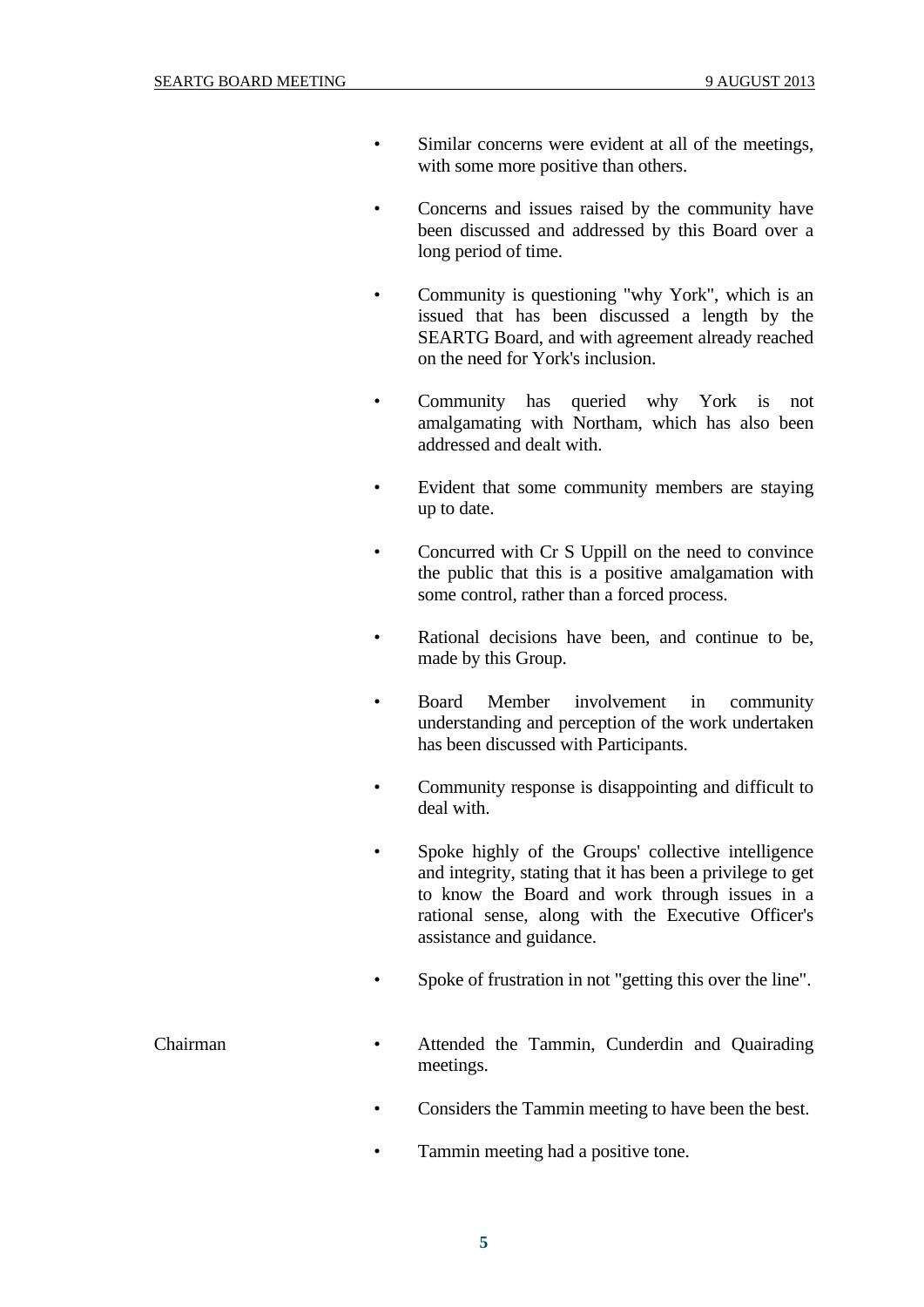- Tammin had good speakers for and against the amalgamation.
- Mr Carter stood out as a community member who was well versed, with a good understanding of the Regional Business Plan.
- Need for more people to have this level of knowledge and understanding.
- Mr Carter disputed some of the misnomers of other community members.
- Considers that the Advisory Board had good control of both the Tammin and Cunderdin meetings.
- Chairman Quairading meeting had approximately 160 people in attendance.
	- Suggested that the Advisory Board wanted to provide additional meeting time given knowledge of "hecklers" in Quairading.
	- Believed that those creating "all the noise and misinformation" in Quairading, are those to have had private hearings with the Advisory Board.
	- Took comments to heart on behalf of the Council, SEARTG Board, and staff.
	- Believes the positive to be that the community now has more information, and the more they want to know, the more this Group needs to tell them.
	- It is clear that the community have said they understand the process, when they actually don't.
- Mr G Fardon Issue of the Group not being "like minded" Councils is still coming through.
	- Strong comment received in relation to York's involvement.
	- Considered the request to speak at the meeting from Cr David White of Beverley as inappropriate.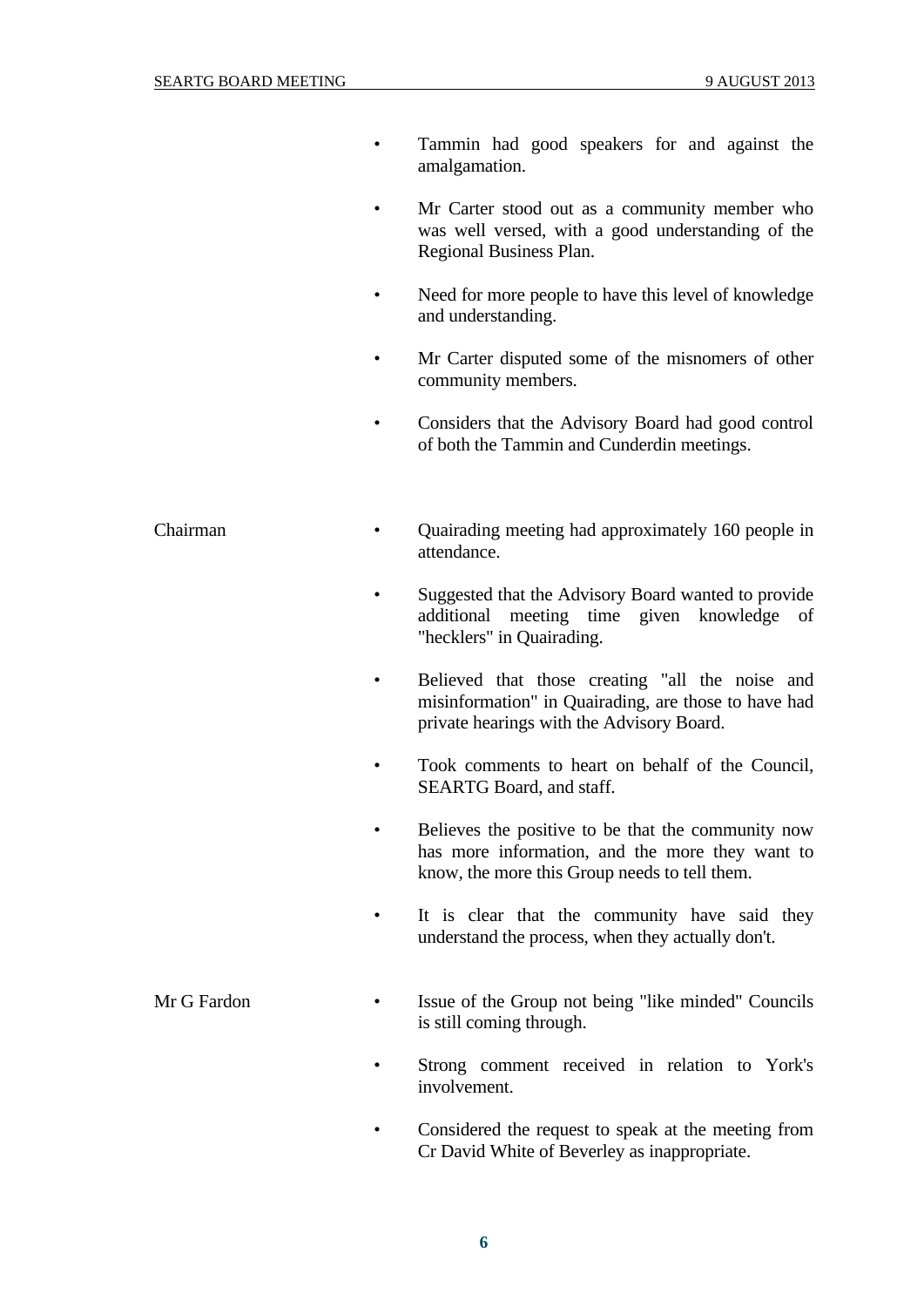- Suggested that the "anti amalgamation" group and Cr Davies who are opposed to the proposed amalgamation, have realised that:
	- Wards will not necessarily disappear.
	- Quairading would maintain representation as will other districts.
	- It will be up to the new Council to review representation and ward boundaries.
	- This information is now being filtered back.
- The political environment, and the Premier's comments relating to metro reform followed by country, is creating statements of "why not wait until 2016/2017".
- Advice received from Mayor Carpenter included:
	- Continue to release good solid information, it is not too late.
	- His experience is that misinformation and detractors will continue until the last minute.
	- Speak to as many people and as many groups as possible.
- Request was received to meet with the "anti amalgamation" group.
- Meeting request was withdrawn following the Chairman's radio interview.
- Was happy to meet to determine reasons for objection, whilst seeking the opportunity to explain:
	- The benefits of the Regional Business Plan.
	- Extensive work undertaken over recent years.
	- Clarify the political and asset funding gap.
	- Loss of the Country Local Government Fund and its impact.
	- These factors fall in favour of the reform process.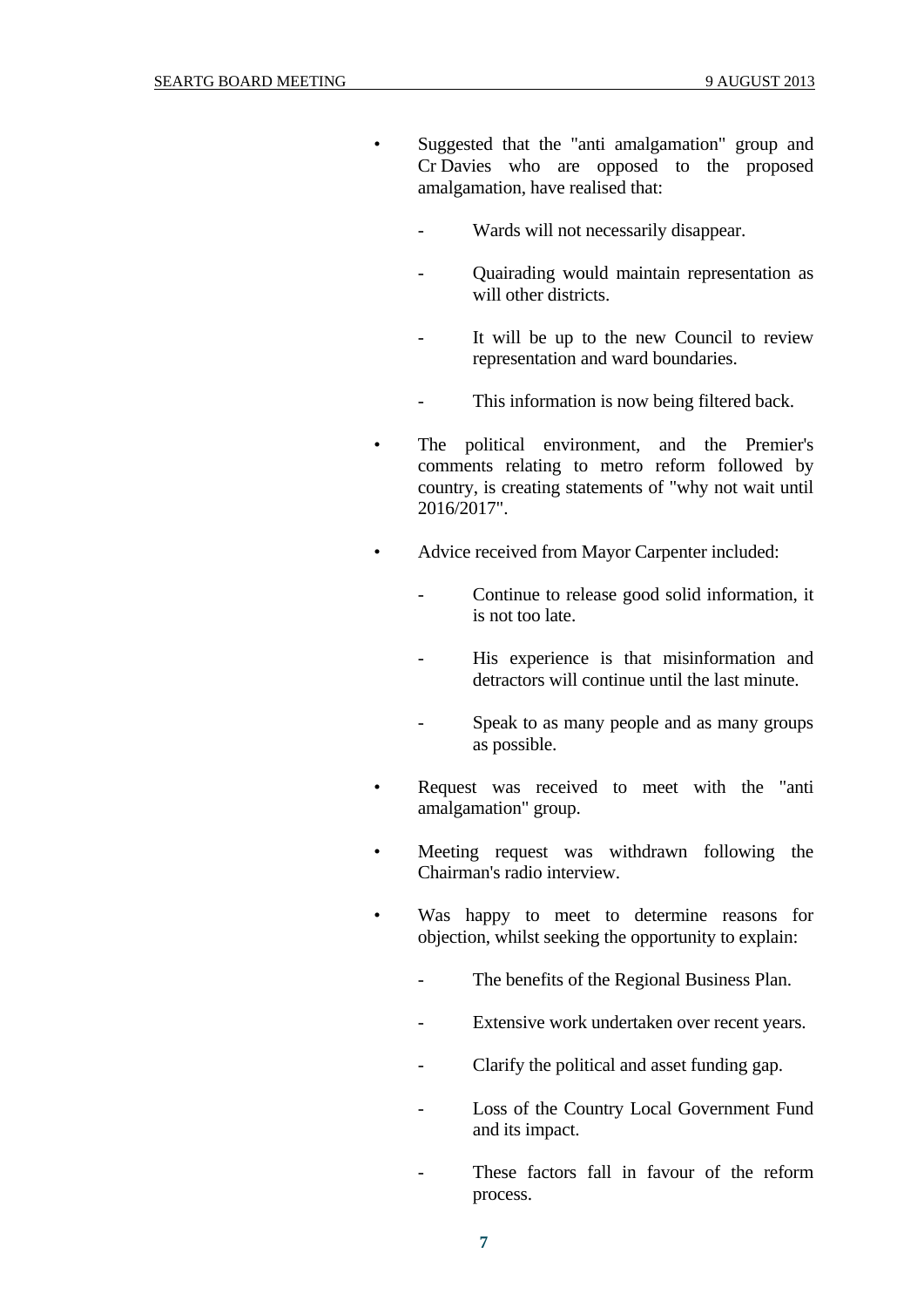- Remains happy to meet with the "anti amalgamation" group.
- This is the first that the "anti amalgamation" group have wanted to meet.
- Council were in support of the proposed meeting, which was seen as "the door being opened for communication".
- Chairman Sought explanation on why the request to meet was withdrawn.
- Mr G Fardon Understands that the content of the radio interview was considered offensive by the "anti amalgamation" group.
	- The proposed meeting day coincided with the Minister's announcement, ie "reform day".
	- Cr T Wittwer of Cuballing advised of his disappointment with the decision of the Popanyinning community.
	- Mayor Ennis from Narrogin was interviewed.
	- The Chairman was interviewed as representing the SEARTG Board, and provided a balanced view on how the communities were sitting at this time.
	- The Chairman used the term "the noisy minority", with the "anti amalgamation" group considering that this referred to them, with their belief that they are actually the majority.
	- People are entitled to their opinion.
	- No reason provided for the withdrawal of the request to meet.
	- Concern may be due to:
		- The willingness to meet without Elected Members in attendance;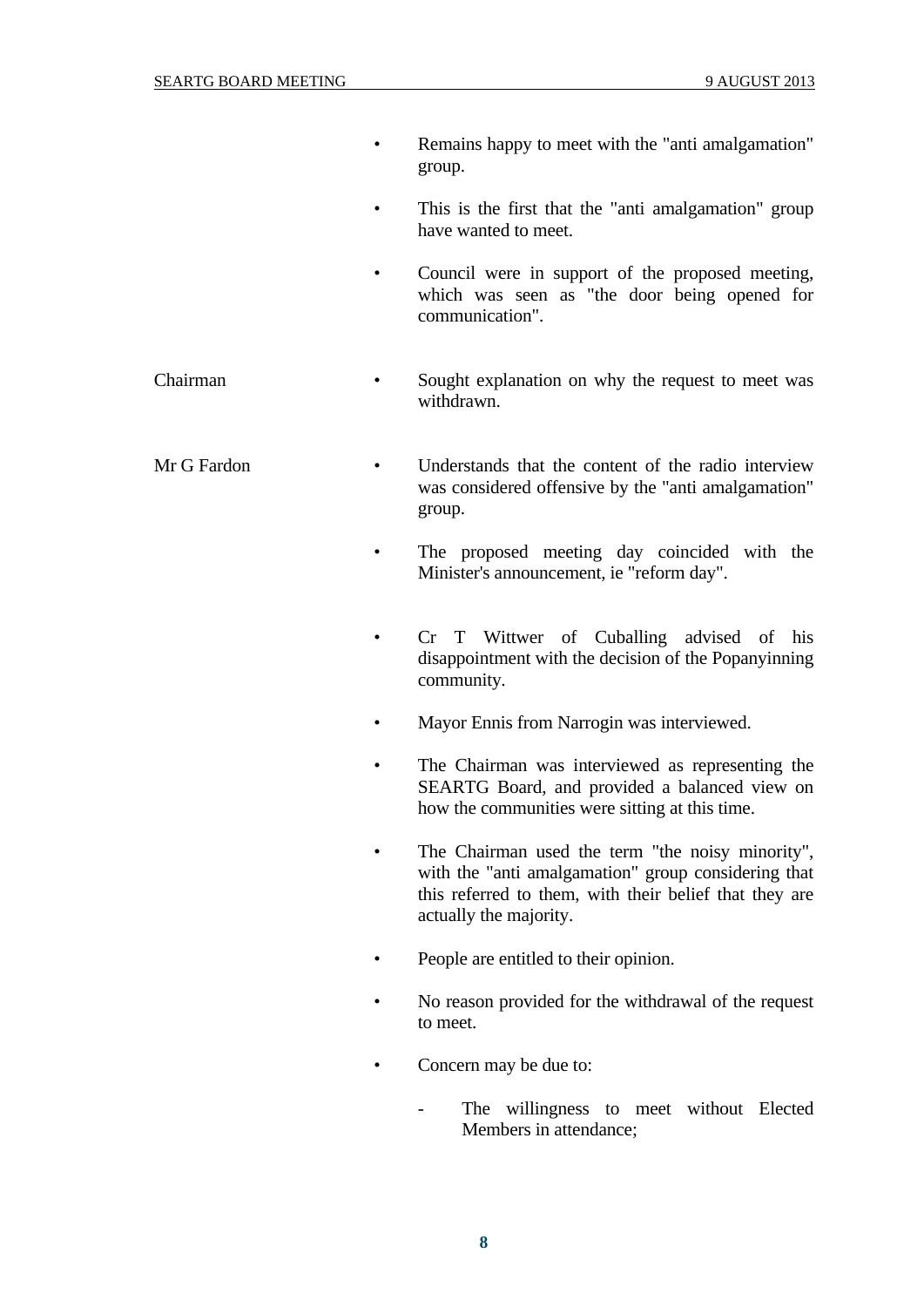- The Minister's firm statements in relation to reform; or
- A personality clash between the President and one of the main leaders of the group.
- Meeting needs to be held to get to the bottom of the issues.
- Need to "shoot home" correct information.
- The politics of what has been announced in the last week, and half and the 2016 deadline, reaffirms that regional is next.
- Budgetary pressures from the loss of the Country Local Government Fund adds weight to the argument.
- Attempt to correct misinformation at the Advisory Board meetings was a disappointing and frustrating exercise.
- Chairman Believed that Mr Tom Whittwer spoke well during his interview.
	- Complimented Mr Whittwer on his comments, with Mr Whittwer stating that he missed the Chairman's interview because an antagonist rang him from Kojonup.
	- Received a positive phone call following the Advisory Board meeting, the second call of its nature in four years.
	- The caller advised that the Advisory Board meeting had gone well, with recognised need to run on the economic terms to get people to understand the process and reasons for it.
	- Thanked the caller for his call and positive feedback.
	- People are starting to comprehend the process, however the more they know, the more they realise they don't know.
	- Frustration with the communities' lack of understanding at this stage, despite dissemination of information.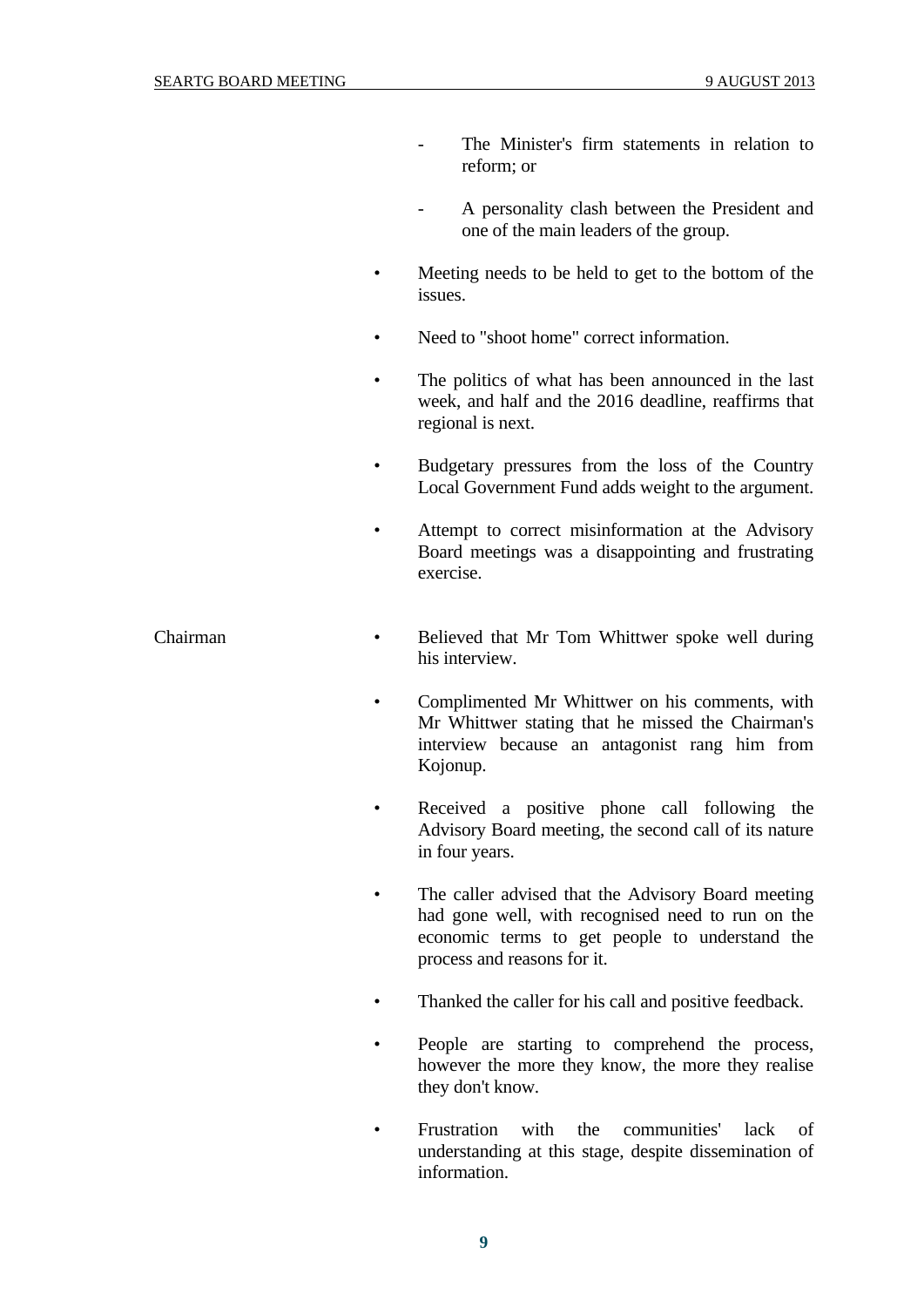Cr T Boyle • Suggested it was pertinent that he was not interviewed by the radio.

- Believed that the York meeting was well chaired by the Advisory Board.
- Briefed by Mr G Fardon following the Quairading meeting.
- Advisory Board allowed the Quairading meeting to become a ratepayers meeting.
- Advisory Board permitted one person to ask 19 questions at the York meeting, mostly directed to Cr T Boyle and Mr R Hooper, with unsavoury comments directed by this person to the Executive Officer.
- Approximately 110 people were in attendance, with the suggestion that 50% were there to learn, and 50% there to "knock" the process.
- Believed that the people knocking the process were being led by the "anti amalgamation" group, with questions raised having been answered many times.
- Cr M Cogerton stated that the York meeting was the "tamest" of the four held, yet Cr T Boyle believed it to be a hostile meeting.
- Advice from Cr M Cogerton was to hold a further meeting prior to closure of the submission period (15 August 2013).
- Meeting therefore scheduled for 13 August 2013.
- Those against the process advised their belief that it is a waste of time "trying to get this across the line in York", as they will target Tammin and Quairading.
- Disappointed with Ministerial advice that poll provision changes under the Act will be split between metropolitan and country areas.
- Requested that the Minister count the four Participating Local Governments as one for voting purposes.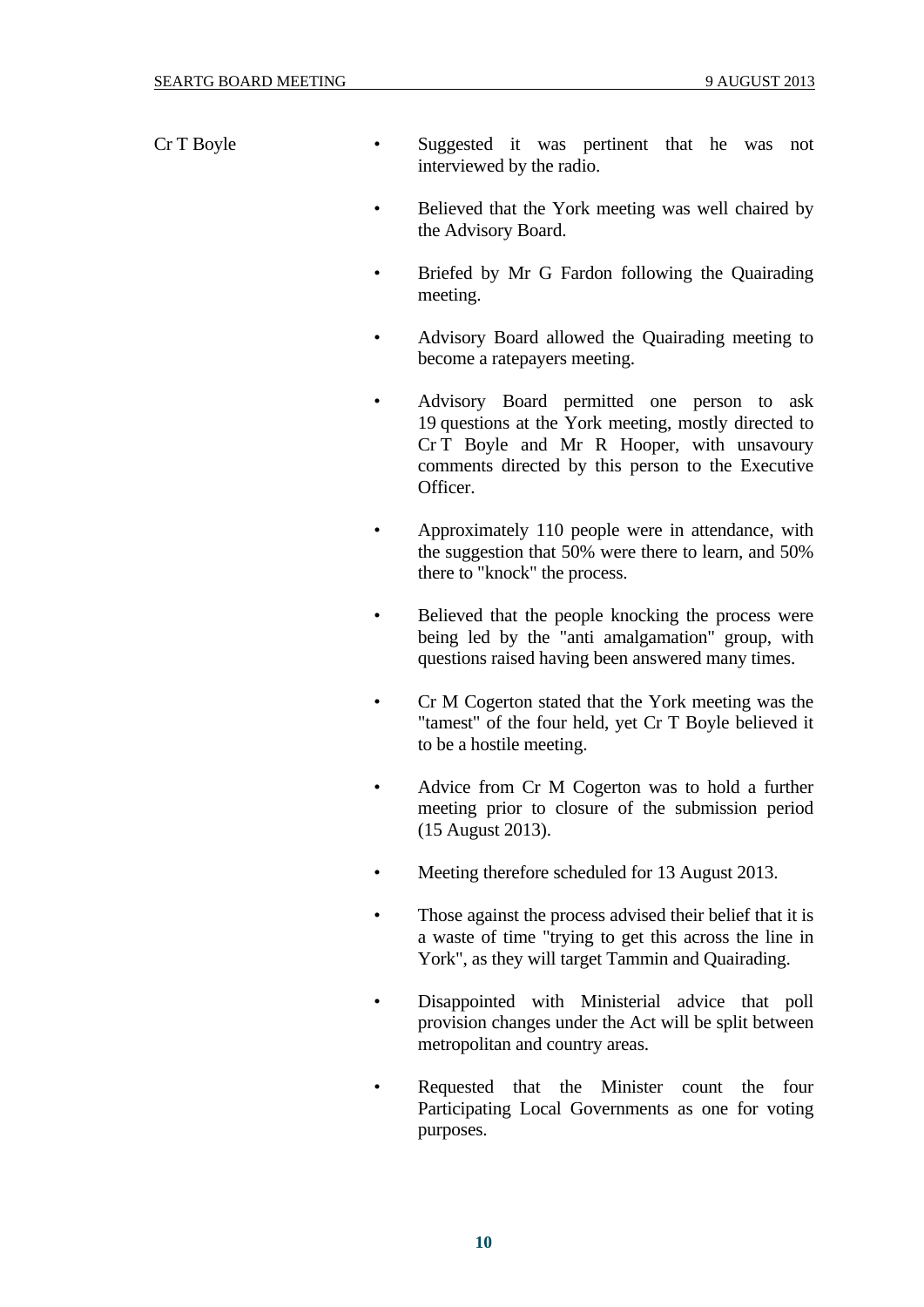- Queried the Minister's thoughts on the six years of work undertaken by this Group.
- Executive Officer has been requested to attend 13 August 2013 meeting.
- Full Council will attend with the exception of one opposing Councillor.
- Cr G Cooper Unfortunate that first meeting was held in Tammin, with this meeting turning out differently to what had been expected.
	- All Participants got a lot out of the Tammin meeting, with discussions held by the Group following this.
	- Request from the Advisory Board Chair that the Tammin President provide an overview at the beginning of the meeting.
	- Technical questions were referred to Mr I Bodill and others to provide correct information.
	- Supporters at the Tammin meeting "held the sway" on the night.
	- Tammin has gone from not being of concern to worrisome given indication of targeting by the "anti amalgamation" group.
	- Understood that Mr E Charlton is driving the "anti amalgamation" group.
	- National Party understood to be against changes to the poll provisions.
	- Tammin believed to be 50/50, Quairading slightly in favour, and Cunderdin also 50/50.
	- Vulnerability is a poll provision in Tammin, with a need to swing this by 5-10% to stay on top.
	- "Like minded Councils" concern is a red herring without substance.
	- Need for the Group to be more aggressive on the financial aspect.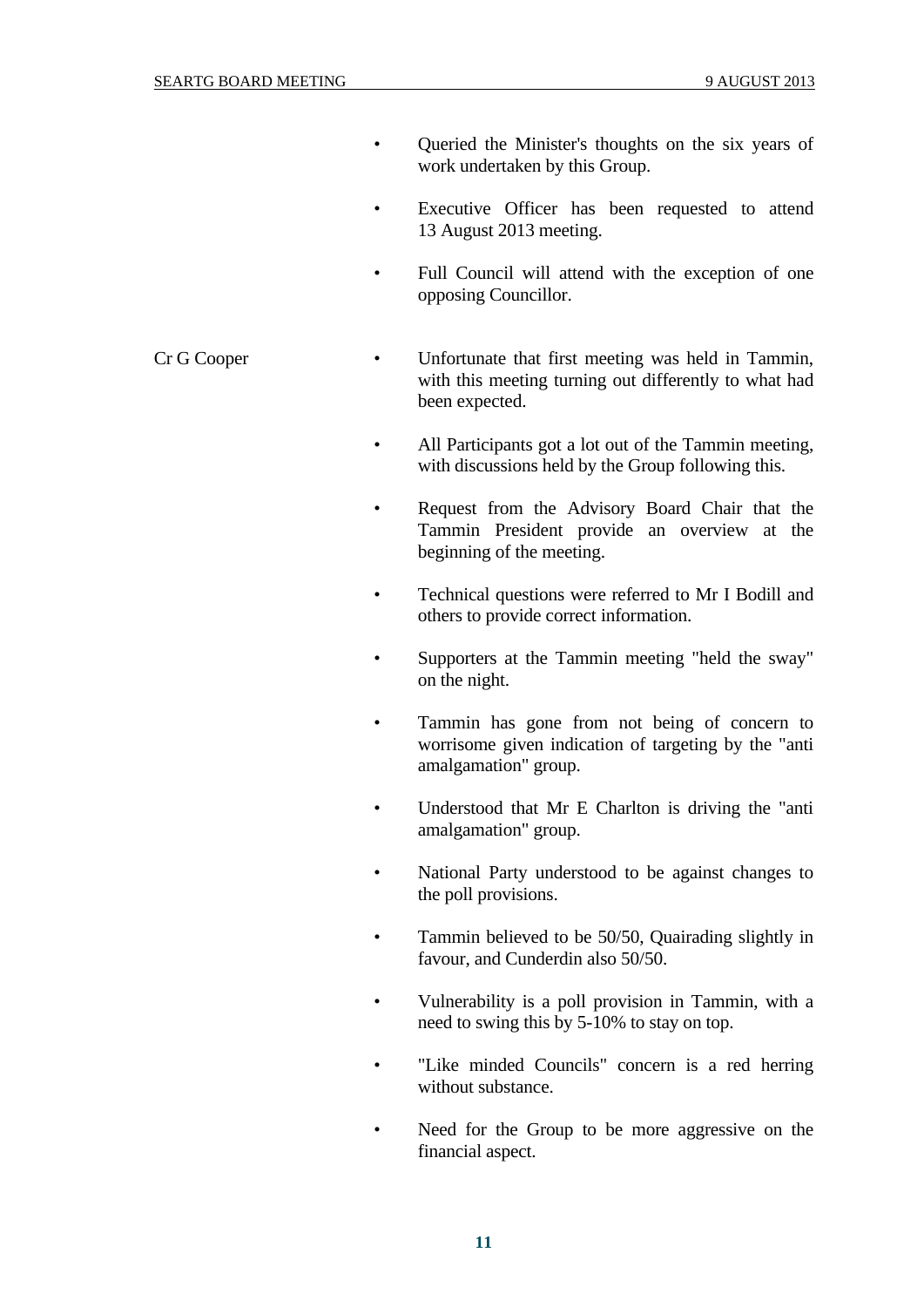- Ratepayers need to be told of impending rate increases if there is no amalgamation.
- The "anti amalgamation" group need to provide a financial plan to counter what this Group have provided.
- Query the "anti amalgamation" group on how they will deal with the impact of the State Budget.
- Recent projects and growth has only been possible through Royalties for Regions and Country Local Government funding.
- With loss of the Country Local Government funding, regional funding will become regionally competitive for the State.
- Realistically, chances are very remote for the wheatbelt to receive funding in this scenario.
- Similar situation with Federal funding.
- All Participating Local Governments rely on at least one third of their income from the Federal sector, with pressure mounting in this regard.
- The "anti amalgamation" group need to provide answers to the community on how they will keep rates down and projects going.
- Suggested publicly meeting with the main "knockers" following the process to hear their case on solutions in moving forward, and for them to articulate their alternate options.
- The fallback of it being a voluntary process has been removed by the State Government announcements.
- Would have expected the State Government to tackle the country before the metropolitan area.
- Solid party platform from the Nationals being "no forced amalgamations", hence the lack of agreement at State level on removal of poll provisions for the country.
- Need to work around this as best as possible.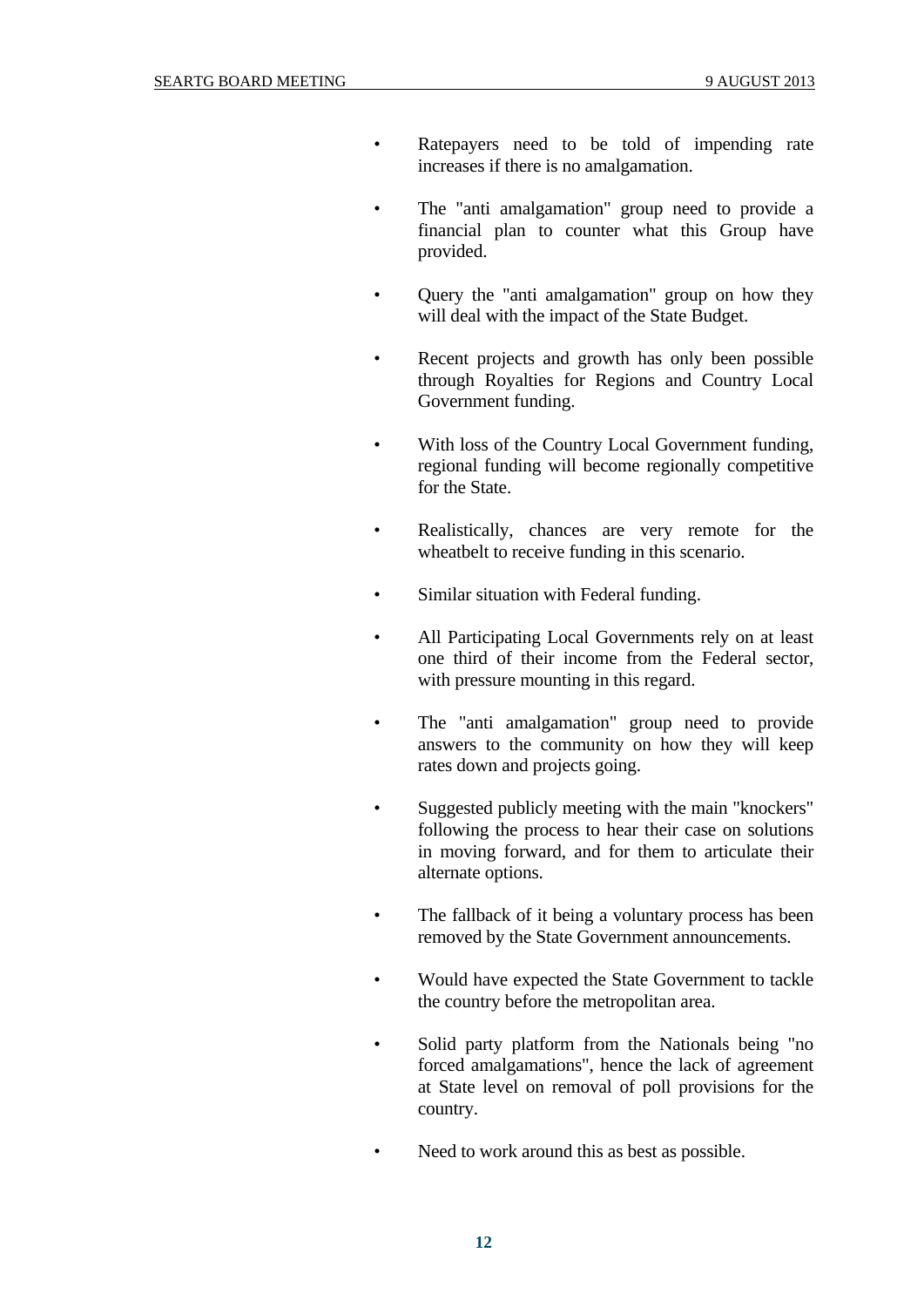- Whether this process is successful or not, this Group knows that it is the best prepared in Australia, given its business case modelling and long term outcomes for its communities.
- This has resulted from the work by the Executive Officer and Mr D Long.
- Narrogin confirmed that they did not do anywhere near the depth of study and modelling that this Group has done.
- This Group should take confidence in its work and efforts, as this will form the basis for what happens in the future.
- The "anti amalgamation" group should be continually challenged on the financial plans.
- The community should be challenged on the "anti amalgamation" group running their Council, because that is effectively the alternative.
- It is apparent that the "anti amalgamation" group do not understand the finances of local government.
- If the process is not successful, and financial concerns arise, would like to be in a position to say "told you so".
- There is need for strong leadership within the wheatbelt in the coming years to protect the communities' interests, particularly given the loss of funding and regionally competitive basis at a State and Federal level.
- Individual local governments will not be able to compete.
- The wheatbelt needs to come together for strength.
- Congratulated all Participating Local Governments for their work and efforts to date.
- This Group has "given it their best shot".
- Need to reiterate to the community that if they knock this process there will be consequences.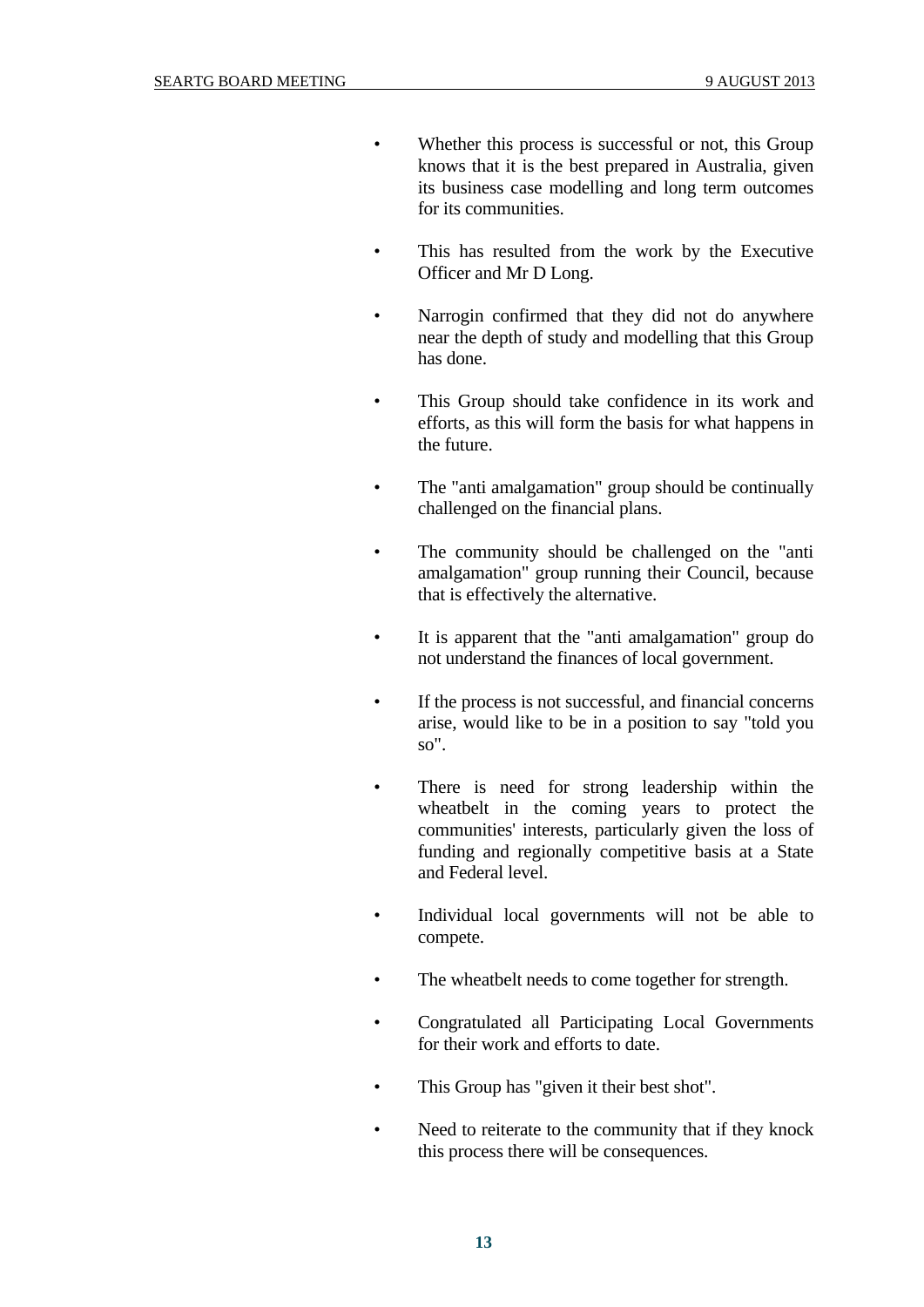- Chairman Is in concert with Participants.
	- Applauded Cr G Cooper for his comments.
	- Suggested that Cr G Cooper had covered all four points listed for discussion.
	- Concurred with Cr G Cooper's comments in relation to the metropolitan reform, and this Group's position as a result, in particular budget cuts and funding reduction.
	- Go back to the communities and draw their attention to everything this Group has been advising is now out there in the public arena courtesy of the State Government's announcements.
	- This feedback to the community is the Group's strength.
	- Ask that the community to trust the Group and the work that has been done, stating that what is coming is evident with the metro situation.
	- Asked that Participants "throw everything in to it" from this point on.
	- Have until February 2014 to get it over the line, if not back to SEAVROC days or whatever might unfold.
	- Invited Ms C Tuthill to provide comment after having attended the Quairading and York meetings.
- 
- Ms C Tuthill Confirmed having attended both the Quairading and York meetings.
	- Prefaced comments by advising attendance at all Advisory Board meetings was as a Departmental Representative.
	- Was anticipating some animosity and hostility to come through.
	- Being a little removed, did not perceive the meetings to be as bad as Participants did.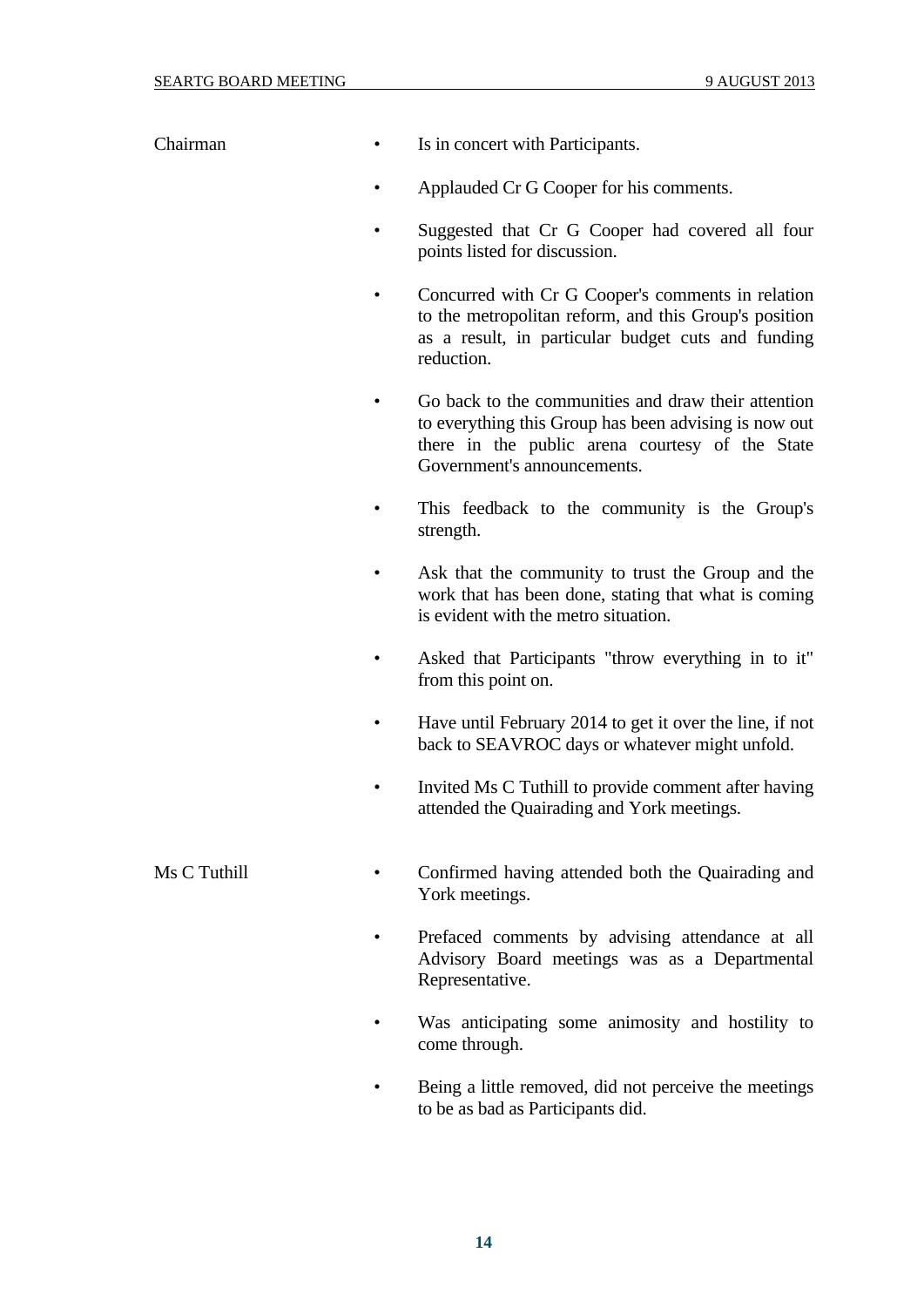- A little disappointed that the issues were not specifically about reform but more about ratepayers offloading
- The main messages taken away from both meetings were about people's misunderstanding of the complex issue of reform.
- Even the Department has difficulty in sorting through the plethora of what has to be looked at, how it is going to be implemented, and what the long term implications will be. Further it would be difficult for the lay person who is not even used to the terminology and language, which is a barrier.
- Get key messages out there; keep them short, sharp and simple, and consistent across the four.
- Agreed with Cr G Cooper's comments on the removal of the Country Local Government Fund and the moving political landscape becoming more and more to the fore.
- Agreed that whatever may happen in 2016, in whatever manifestation it comes, forced or otherwise, there is not going to be money available.
- At this moment the Group is sitting on \$2.95M to assist with implementation; this is considered to be the "golden ticket" at this point in time.
- The Group needs to emphasise these funds.
- Need for focus on financials, and query what options others have, if indeed there are any.
- There is a need for a strong Council in the mix to leverage off, particularly in the beginning, this is what York represents.
- Other Local Governments such as Bruce Rock or Corrigin may be considered to be "like minded" and a "community of interest", but they do not have the strengths that York has; services can be shared with these Councils in the future.
- Suggested that these are some key messages to focus on.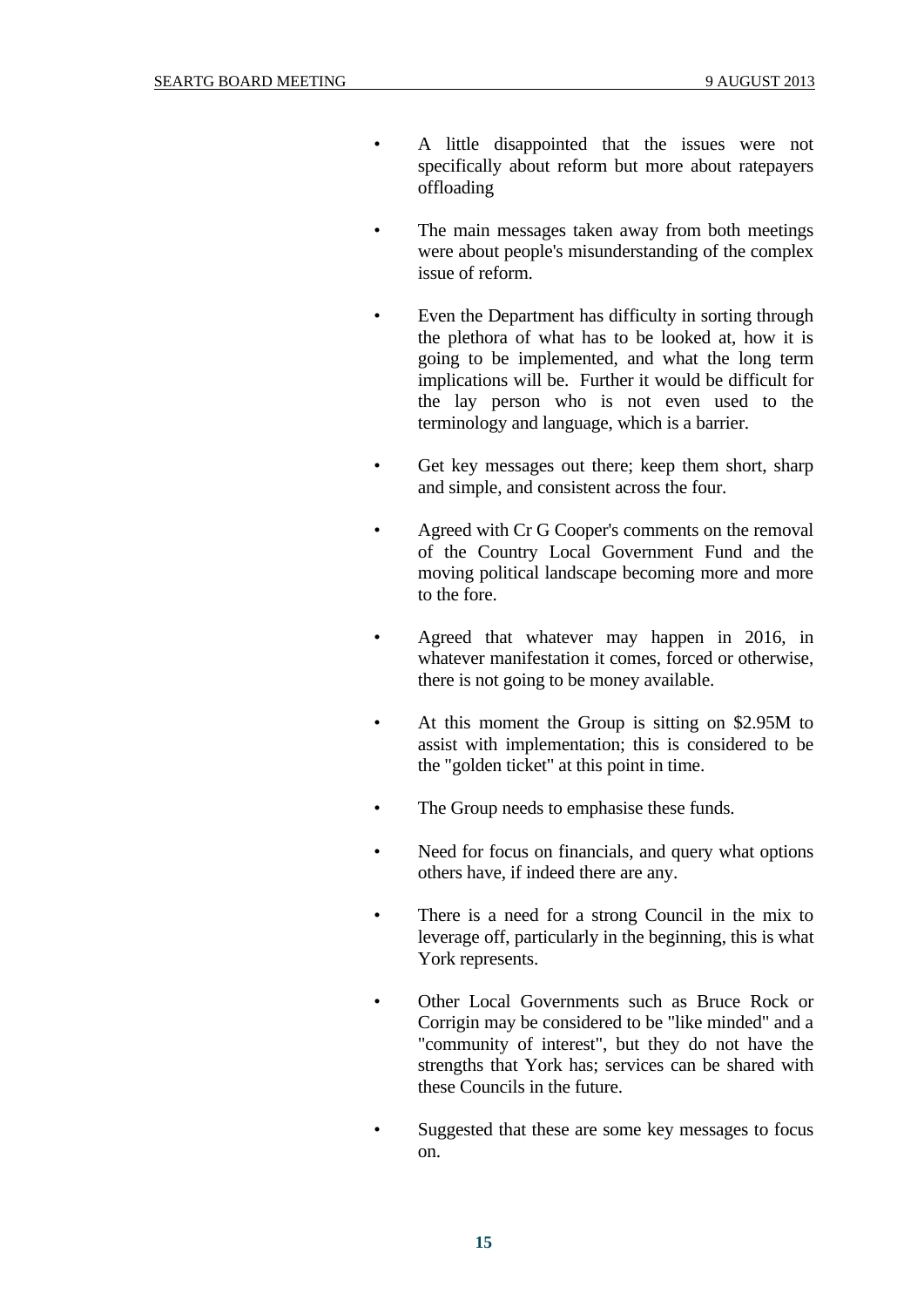- The Department will work internally with public relations people to get some strong messages out there.
- Urged the Group to keep going.
- Drew attention to Cr G Cooper's comments on the National Party, urging any influences to be exercised, not disregarding what is happing in the metropolitan area, to obtain some compromise.
- Only so much can be done as public servants.
- Ms J Burges Advised that she would make comment on poll provisions following the conclusion of the meeting.
- Executive Officer Considered Tammin to be the target.
	- Easier to get votes at Tammin versus York due to size.
	- Need to disseminate information on financial strengths via a newsletter.
	- Highlight the loss of \$2.95M, with no other opportunity for this, and what this means to the community.
	- Consideration to be given to adjusting the pre release funding to obtain maximum benefit.
	- Information technology seen as the area to focus on for maximum benefit into the future.
	- This would create a commonality across the board and form a basis for shared services whether amalgamation goes ahead or not.
	- Continue to work through SEAVROC.
- Cr G Cooper Supported the Executive Officer's comments on information technology, having understood that the Group had agreed on this in principle.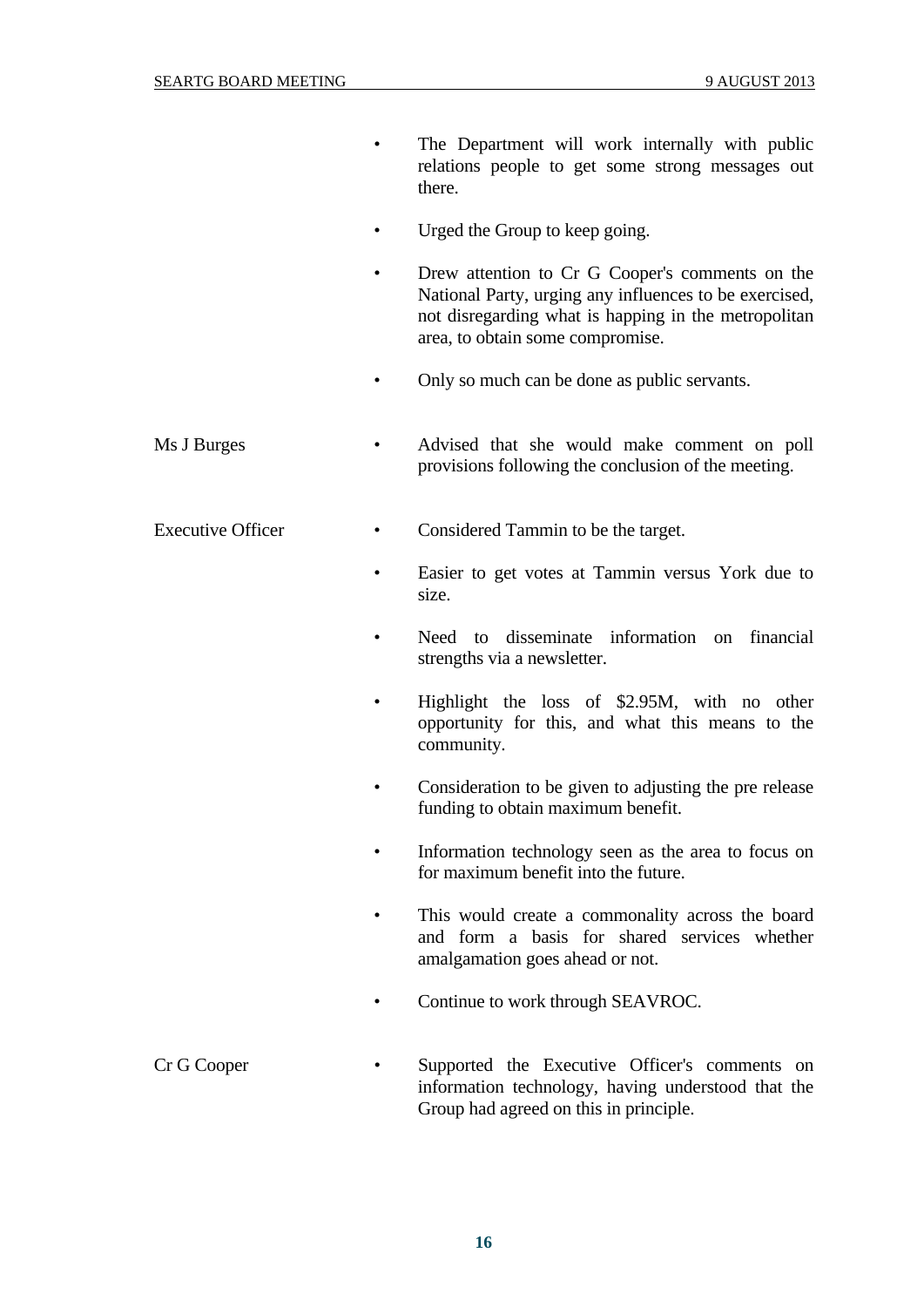- Group needs to move to the common operating platform because it still forms an effective basis for doing collaborative works.
- For long term benefit, information technology would be the best area to expend funds at this point in time.
- Chairman Given consensus from the Group on expending pre release funds on information technology, sought input from the Executive Officer on this was at.
- Executive Officer Advised that nothing substantial had been undertaken at this point, however a newsletter had been released in relation to this.
	- Clarified that there were four areas of expenditure identified.
	- Policies and Delegations would be beneficial; these can be done quickly, and can be integrated for commonality, with an advantage in these being reviewed.
	- \$130,000 had been earmarked for process mapping, however it is not considered as advantageous to undertake this time consuming work at this point.
	- Far more benefit rests with information technology with earmarked funds of \$130,000 combined with process mapping funds would ensure completion of these works.
	- Believed that information technology works should be undertaken as:
		- Funding is sufficient to complete.
		- Would solve a lot of issues.
		- Would allow communication and delivery potential of services through resource sharing should amalgamation not go through.
		- Enhanced service delivery as a result.
	- Having the technology is important.
	- Potential to have all Participants operating as an amalgamated Group even if amalgamation does not occur.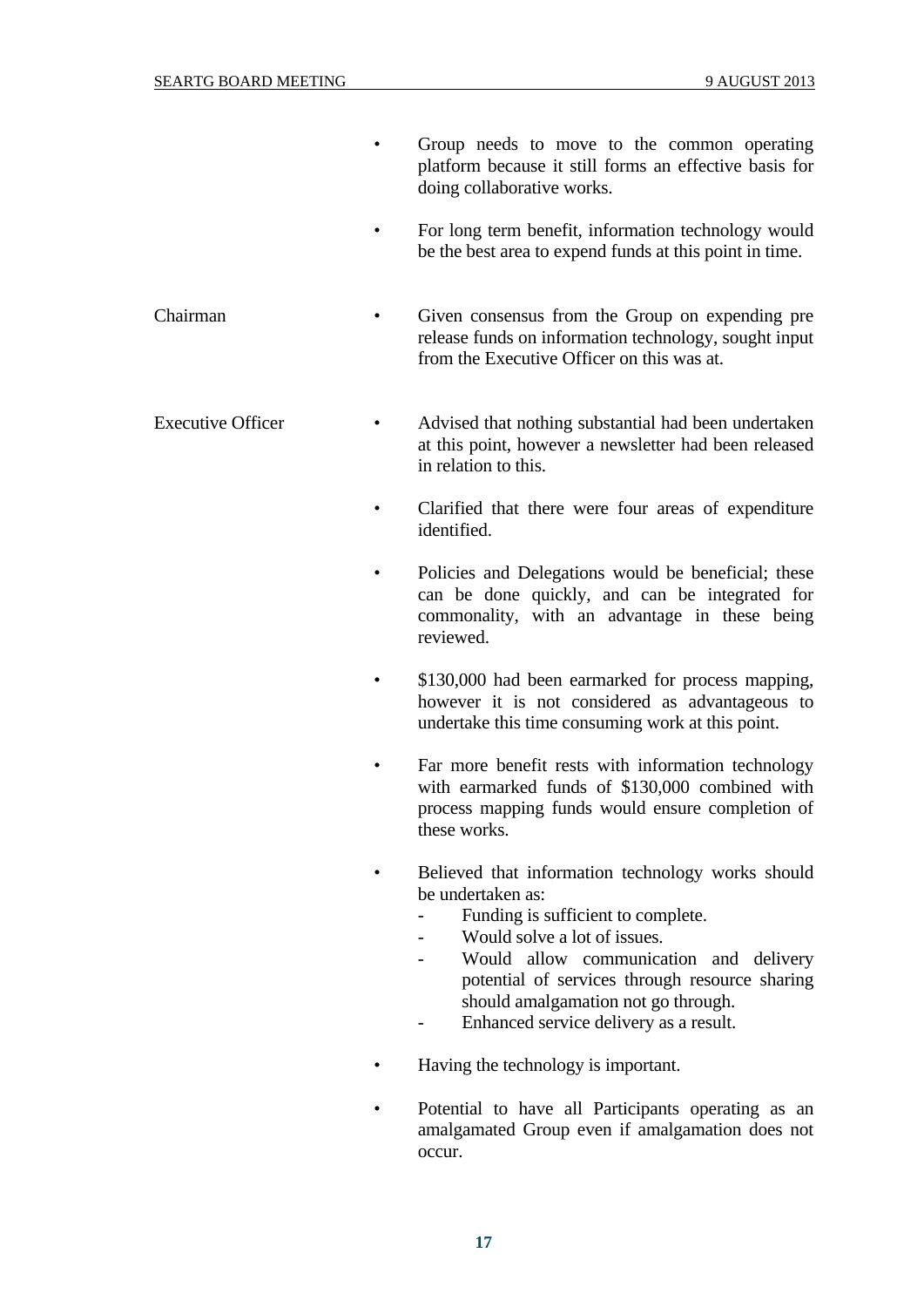| Mr I Bodill              | Queried if the Group's Regional Business Plan had<br>been looked at by the metropolitan councils.                                                |
|--------------------------|--------------------------------------------------------------------------------------------------------------------------------------------------|
| <b>Executive Officer</b> | Advised that he was unaware if this had occurred.                                                                                                |
| Mr I Bodill              | Indicated that the Regional Business Plan was held in<br>high regard and queried if the metropolitan councils<br>would be interested.            |
| Cr G Cooper              | Suggested that the metropolitan process<br>was<br>somewhat different, with a lot of debate occurring<br>over the last two years.                 |
|                          | This Group's situation is considerably different to<br>what is happening in the metropolitan area.                                               |
|                          | Supports the Executive Officer's comments.                                                                                                       |
|                          | With<br>without<br>amalgamation, information<br><b>or</b><br>technology works is an interchangeable benefit.                                     |
|                          | Need to know where LG Systems Inc sit with this,<br>and whether there is capacity to deal with the required<br>works.                            |
| Mr I Bodill              | Queried walking away from this meeting with a<br>strategy on the stance that Tammin should take,<br>seeking input from the Group in this regard. |
| Chairman                 | Suggested that discussion had moved away from the<br>Agenda.                                                                                     |
|                          | Advised that discussion had concluded on point (a),<br>and drew attention to point (b).                                                          |
| <b>Executive Officer</b> | Suggested that discussion had also concluded on<br>point (b).                                                                                    |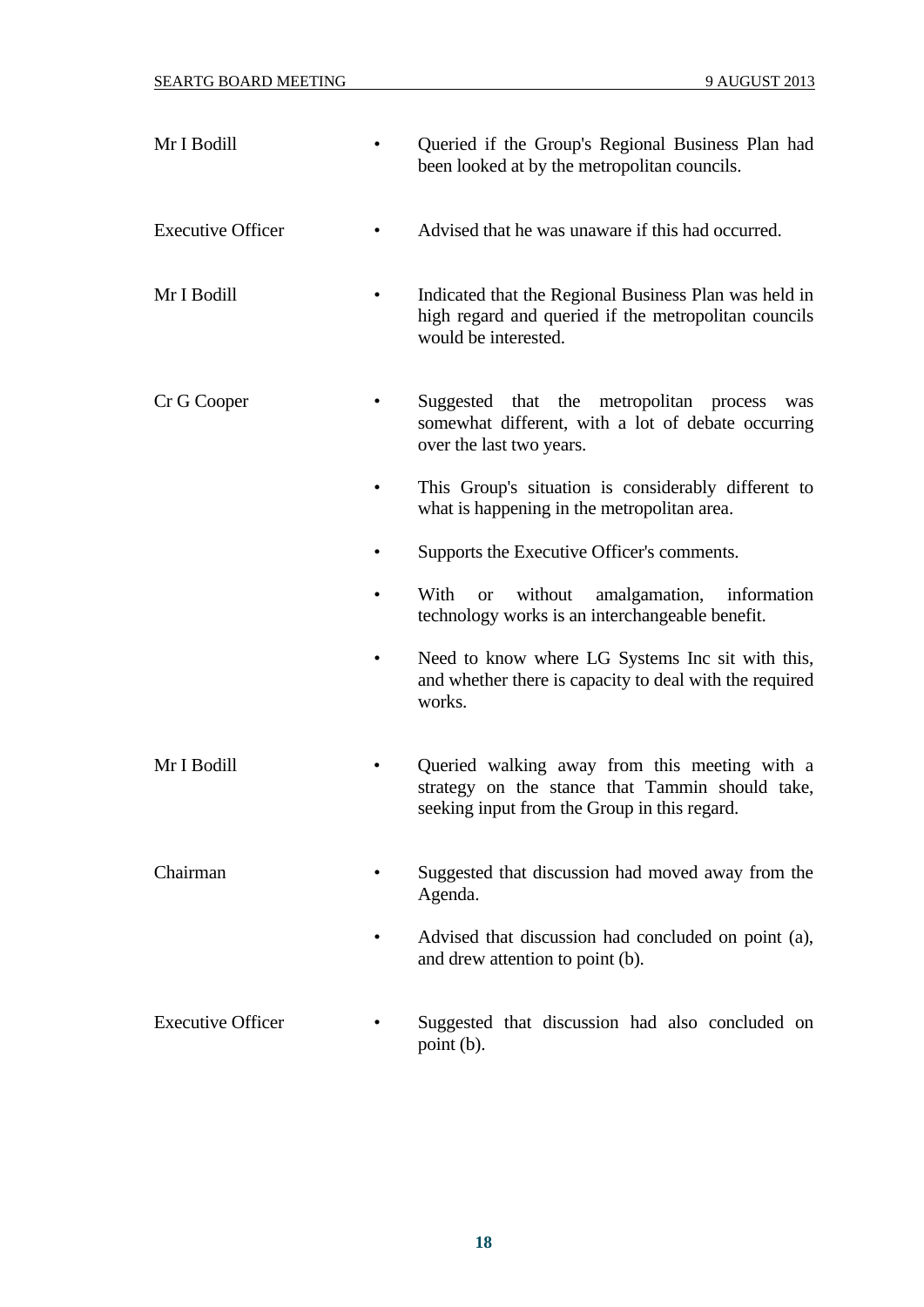## **(b) Poll Provision Legislation – proposed amendments update.**

| Mr R Hooper  | York has written to the National Party, the Minister<br>and the Premier, without receiving acknowledgement.                                                                                                                                                                                                                                                       |
|--------------|-------------------------------------------------------------------------------------------------------------------------------------------------------------------------------------------------------------------------------------------------------------------------------------------------------------------------------------------------------------------|
|              | Commented on democracy applying to everyone.                                                                                                                                                                                                                                                                                                                      |
|              | Lack of acknowledgement is disappointing.                                                                                                                                                                                                                                                                                                                         |
|              | Advised that Mr R Earnshaw rang on 8 August 2013,<br>stating that there was so much detail in this Group's<br>Regional Business Plan, that the Advisory Board<br>would not come out and do an intensive three day<br>financial investigation in each Participating Local<br>Government, unless the Chief Executive Officers saw<br>some benefit in them doing so. |
|              | Mr R Earnshaw advised that he had all the<br>information needed, and that the Advisory Board had<br>never received such in depth information.                                                                                                                                                                                                                     |
|              | Sell this to the community, that the experts are saying<br>there is nothing else to investigate.                                                                                                                                                                                                                                                                  |
| Ms J Burgess | Referred to Mr I Bodill's query relating to the<br>Regional Business Plan being read by metropolitan<br>local governments.                                                                                                                                                                                                                                        |
|              | The process in how the Executive Officer went about<br>the build of the Regional Business Plan would be<br>very useful and helpful to all other councils.                                                                                                                                                                                                         |
|              | A large number of questions raised at the 8 August<br>2013 session have been answered by Elected<br>Members and Officers within this Group.                                                                                                                                                                                                                       |
|              | that the<br>document and<br><b>Stated</b><br>process<br>were<br>magnificent, but in particular the process.                                                                                                                                                                                                                                                       |
| Mr G Fardon  | Advised that Mr S Silcox had referred to place<br>management and retention of local identity, and as an<br>Advisory Board Member, had been required to read<br>the Group's Regional Business Plan.                                                                                                                                                                |
|              | Considered that this information had therefore been                                                                                                                                                                                                                                                                                                               |

 • Considered that this information had therefore been read by others.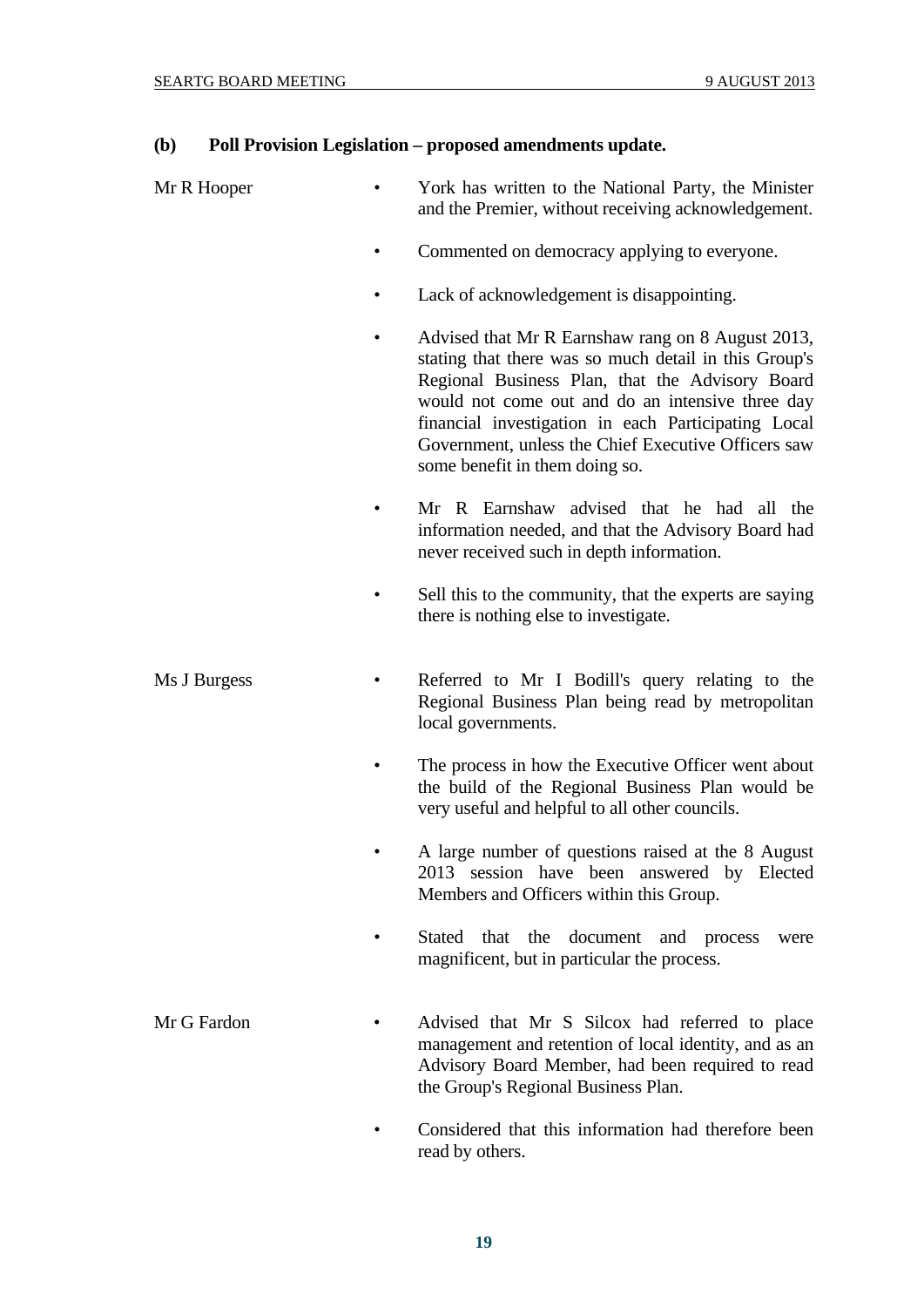| Chairman                                | $\bullet$ | Concurred with Ms J Burges' comments.                                                                                                                                                                                                                                                                      |
|-----------------------------------------|-----------|------------------------------------------------------------------------------------------------------------------------------------------------------------------------------------------------------------------------------------------------------------------------------------------------------------|
|                                         |           | Was present at 8 August 2013 session.                                                                                                                                                                                                                                                                      |
|                                         |           | Metropolitan councils are starting at the base level<br>where this Group was at more than four years ago.                                                                                                                                                                                                  |
|                                         |           | The metropolitan councils are struggling to find<br>information.                                                                                                                                                                                                                                           |
|                                         |           | A large number of basic questions were raised,<br>despite information having been provided on<br>numerous occasions.                                                                                                                                                                                       |
|                                         |           | There are those in the community who believe they<br>understand the process, however they do not.                                                                                                                                                                                                          |
| <b>Strategies and direction.</b><br>(c) |           |                                                                                                                                                                                                                                                                                                            |
| Chairman                                |           | Drew attention to this item of business.                                                                                                                                                                                                                                                                   |
|                                         |           | Suggested that Participants keep in mind poll<br>provision timing of February 2014.                                                                                                                                                                                                                        |
|                                         |           | Time will move quickly.                                                                                                                                                                                                                                                                                    |
| Mr G Fardon                             |           | Queried if February 2014 was the correct timing.                                                                                                                                                                                                                                                           |
| Ms C Tuthill                            |           | Understood that February 2014 was correct, however<br>would confirm and advise accordingly.                                                                                                                                                                                                                |
| Chairman                                |           | Discussed timing, detailing the following:<br>January lost with holidays.<br>December lost with Christmas period.<br>Limited time remaining to work with.<br>Time is of the essence.<br>Need to "get the ball rolling", with current<br>momentum working for the Group given<br>Ministerial announcements. |
| Cr B Caporn                             |           | Drew attention to Cr G Cooper's strategy, and would<br>like to see all leaving this meeting with the same.                                                                                                                                                                                                 |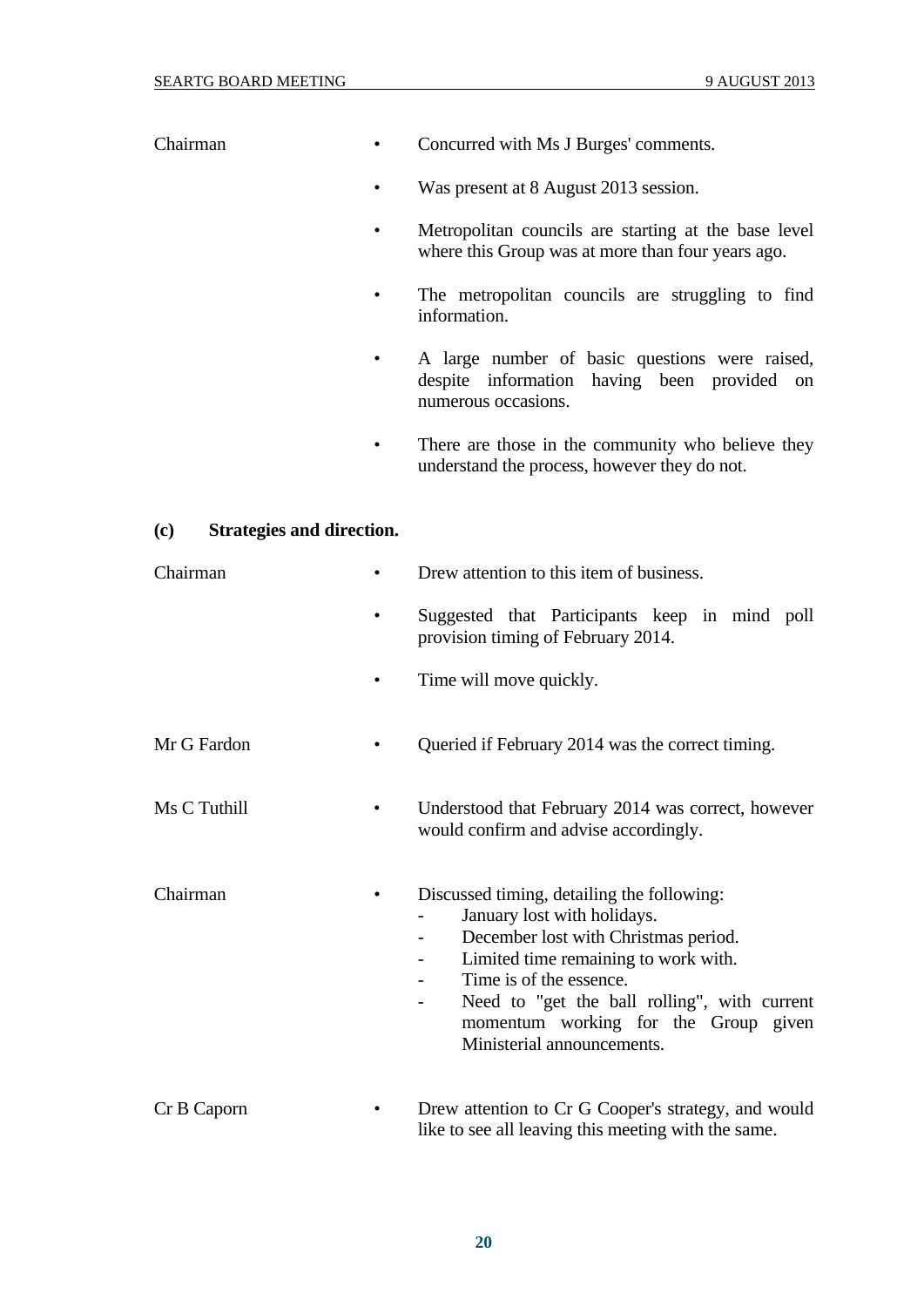|             | Need for economics to be listed so that all are on the<br>same page.                                                                                                                                                                                                              |
|-------------|-----------------------------------------------------------------------------------------------------------------------------------------------------------------------------------------------------------------------------------------------------------------------------------|
|             | Take economics list back to Participating Local<br>Governments and relate to respective finances.                                                                                                                                                                                 |
|             | Query alternatives from the naysayers.                                                                                                                                                                                                                                            |
|             | Suggested that some people harbour the belief that<br>there is an endless bucket of money in each Council.                                                                                                                                                                        |
|             | Would like agreement on a number of points to take<br>back to Participating Local Governments.                                                                                                                                                                                    |
| Mr G Fardon | Queried if suggested consultation is to be with each<br>Participating Local Government's main players, or<br>cross border Council meetings, or each Participating<br>Local Government's own community.                                                                            |
|             | Need game plan to assist Tammin.                                                                                                                                                                                                                                                  |
|             | Ratepayers have contacted Mr G Fardon and<br>Mr R Hooper hungry for information, and with valid<br>questions and concerns.                                                                                                                                                        |
| Mr I Bodill | After stating that the Regional Business Plan is fine,<br>Mr G Charlton asked the question "what will happen<br>to Tammin's football field in six years time when<br>there is a water shortage, will it be the first field not to<br>be watered because Tammin is the smallest?". |
| Cr G Cooper | History tells us that the exact opposite will happen.                                                                                                                                                                                                                             |
|             | This Group needs to "make more noise" about the<br>total budget against the smallest budget.                                                                                                                                                                                      |
|             | Capacity to handle Tammin's issues from a united<br>budget rather than the existing \$3-4M budget is far<br>greater.                                                                                                                                                              |

• Provided example of the Cunderdin sports upgrade staged over two years, however if united could be undertaken in one go when it was Cunderdin's turn.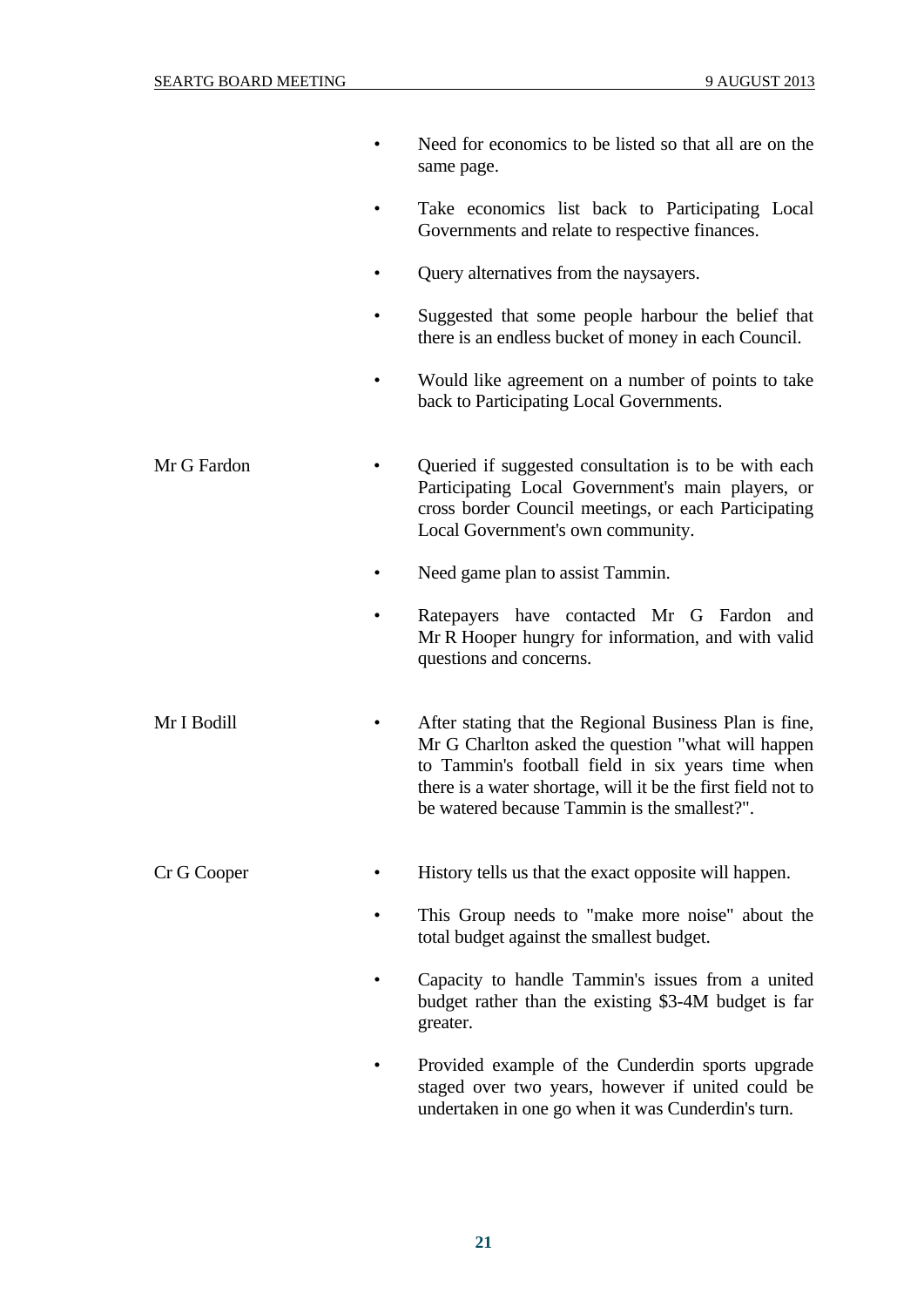| Mr I Bodill              |           | Suggested he was not quick enough to respond in this<br>manner.                                                                                                                                                   |
|--------------------------|-----------|-------------------------------------------------------------------------------------------------------------------------------------------------------------------------------------------------------------------|
| Cr G Cooper              |           | Queried studies undertaken by Mr G Charlton and<br>Mr E Charlton's in comparison to this Group.                                                                                                                   |
|                          | ٠         | investigations in other State's<br>Reform<br>where<br>amalgamation has occurred, indicates that money is<br>generally spent on the smaller Councils where it is<br>felt they may be disadvantaged in the process. |
|                          |           | Following a full cycle of expenditure, this concern<br>disappears.                                                                                                                                                |
|                          |           | Need to detail objection, and answer to the objection.                                                                                                                                                            |
|                          | $\bullet$ | This is the only way that the issues will be addressed.                                                                                                                                                           |
| <b>Executive Officer</b> |           | Provided an example of a project in the vicinity of<br>\$1M being outside of Tammin's scope, however as a<br>united Group, such a project becomes reasonable and<br>possible.                                     |
|                          |           | United, this Group could realistically fund projects in<br>the region of $$5M - $7.5M$ .                                                                                                                          |
|                          |           | This cannot be done individually.                                                                                                                                                                                 |
| Mr G Fardon              |           | This is a capability issue.                                                                                                                                                                                       |
| Cr G Cooper              |           | The Group's economy of scale is financial.                                                                                                                                                                        |
| Mr R Hooper              |           | At the York meeting, Mr S Silcox advised people to<br>10 Year Financial Plan and Asset<br>read the<br>Management Plan before asking their questions.                                                              |
|                          |           | This is the Tammin case, questions before reading the<br>supplied information.                                                                                                                                    |
|                          |           | If Tammin cannot afford water in six years time as a<br>single entity, they will be able to if part of a united<br>group.                                                                                         |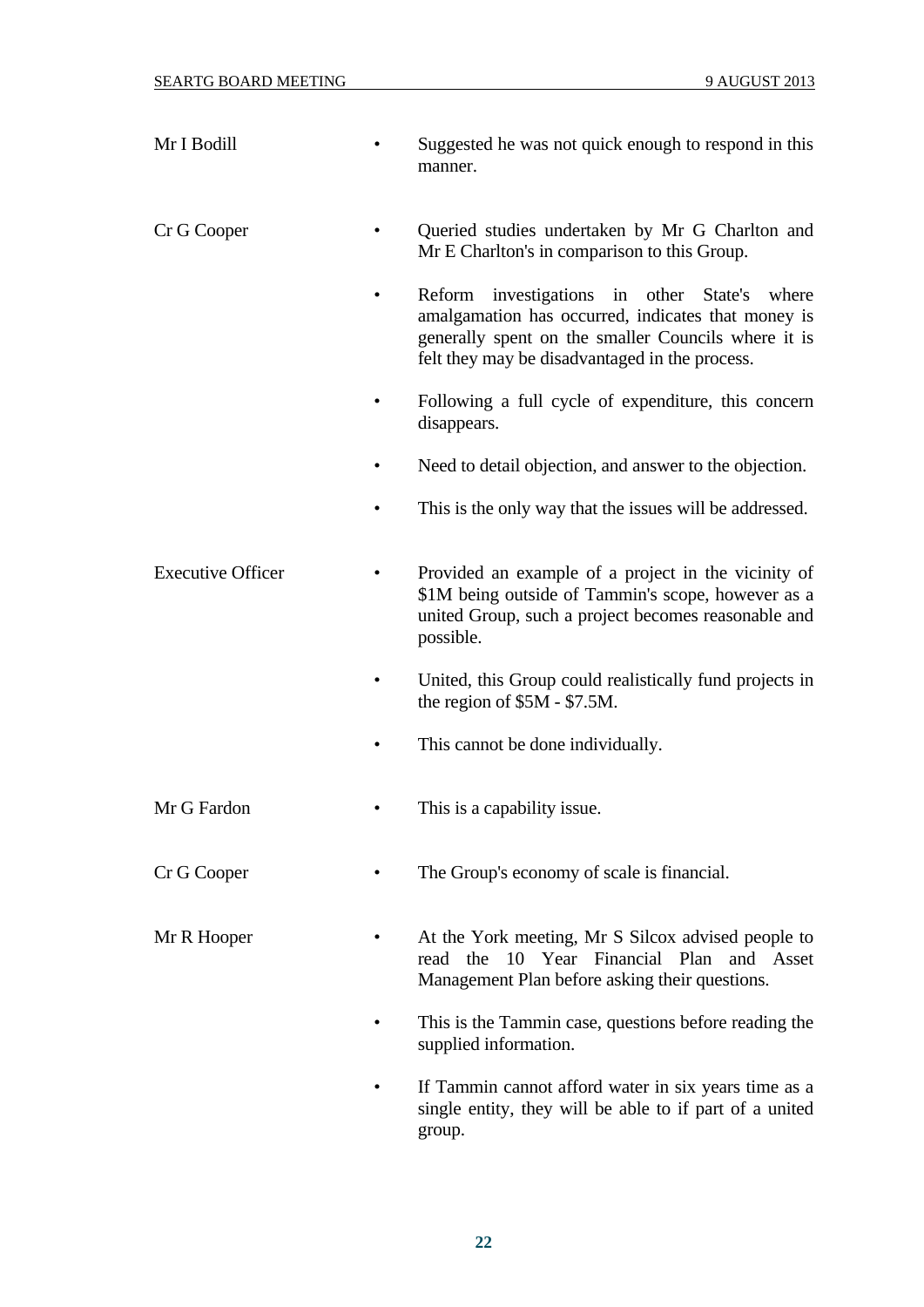- Ask Mr E Charlton how he will pay for water in six years time without a 40% rate increase if Tammin runs out of money.
	- There will be consequences if the status quo remains.
	- Every Shire President should write to the Labor Party, the Greens, the Nationals, the Premier, Upper House Members, stating the Group's disappointment that democratic rights are not being extended to a voluntary group going through an independent assessment process.
	- In two years time when rural reform starts, the ground work will have been done.
	- Suggested that lobbying the Labor Party on not treating the metropolitan and rural reform separately, could turn this situation around.
	- The Opposition Leader could hold up legislation or amend it in parliament.
- Executive Officer Advised that on lobbying the Labor Party, indications were that they were not opposed to amalgamation.
	- Considered that if the Labor Party were in power, they would be undertaking the same process as the Liberal Party.
- Mr R Hooper Suggested that if the Premier could be embarrassed by the Labor Party, the current metropolitan reform process would be extended to the country.
- Chairman Suggested that discussions had been diverted, then drew attention back to Item (c) -–Strategies and Direction.
	- Sought input on Cr B Caporn's and Cr G Cooper's suggestions on the development of information sheets detailing:
		- Why the Group believe in the reform process and proposed amalgamation.
		- The position of the Participating Local Governments at this point.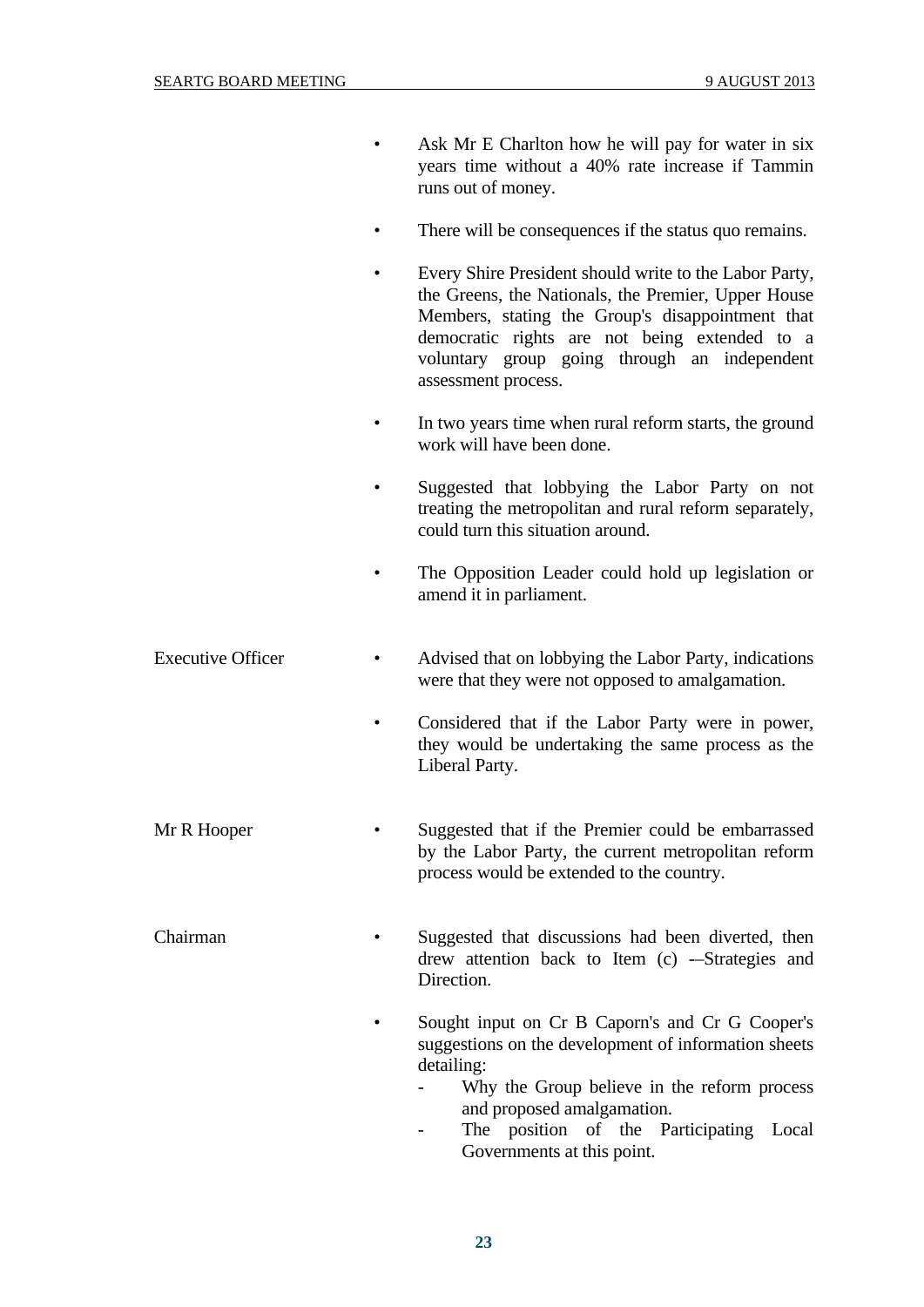|                 | What may happen in the future.<br>Strategies<br>for<br>obtaining<br>community<br>understanding.                                                                            |
|-----------------|----------------------------------------------------------------------------------------------------------------------------------------------------------------------------|
|                 | There is good information out there.                                                                                                                                       |
|                 | Small amount of people out there who have good<br>knowledge.                                                                                                               |
|                 | A lot people who have very little understanding.                                                                                                                           |
| Ms J Burges     | Seek to get a repeated message through to the<br>community.                                                                                                                |
|                 | Queried the key message to be repeated over and<br>over.                                                                                                                   |
|                 | Economies of scale; sustainability.                                                                                                                                        |
|                 | Strong message to be repeated.                                                                                                                                             |
| Cr T Boyle<br>٠ | Drew attention to Cr G Cooper's comments.                                                                                                                                  |
|                 | Question Mr G Charlton and Mr E Charlton on what<br>they have, draw attention to what this Group has,<br>make a comparison, people will make a decision there<br>and then. |
| Cr R Carter     | Drew attention to Cr B Caporn's comments;<br>suggesting that points be detailed which detail the<br>alternative plan.                                                      |
| Mr P Naylor     | Advised that Mr G Fardon had received letters from<br>community members stating "where is the letter<br>saying that we are going to lose this; who is the<br>author".      |
|                 | There is a need to "read between the lines".                                                                                                                               |
|                 | The community sees this as a voluntary process, and<br>don't take it on board.                                                                                             |
|                 | If this is not embraced, the \$2.95M will be lost, and if<br>the process is forced in the future, the community will                                                       |

**24** 

pay.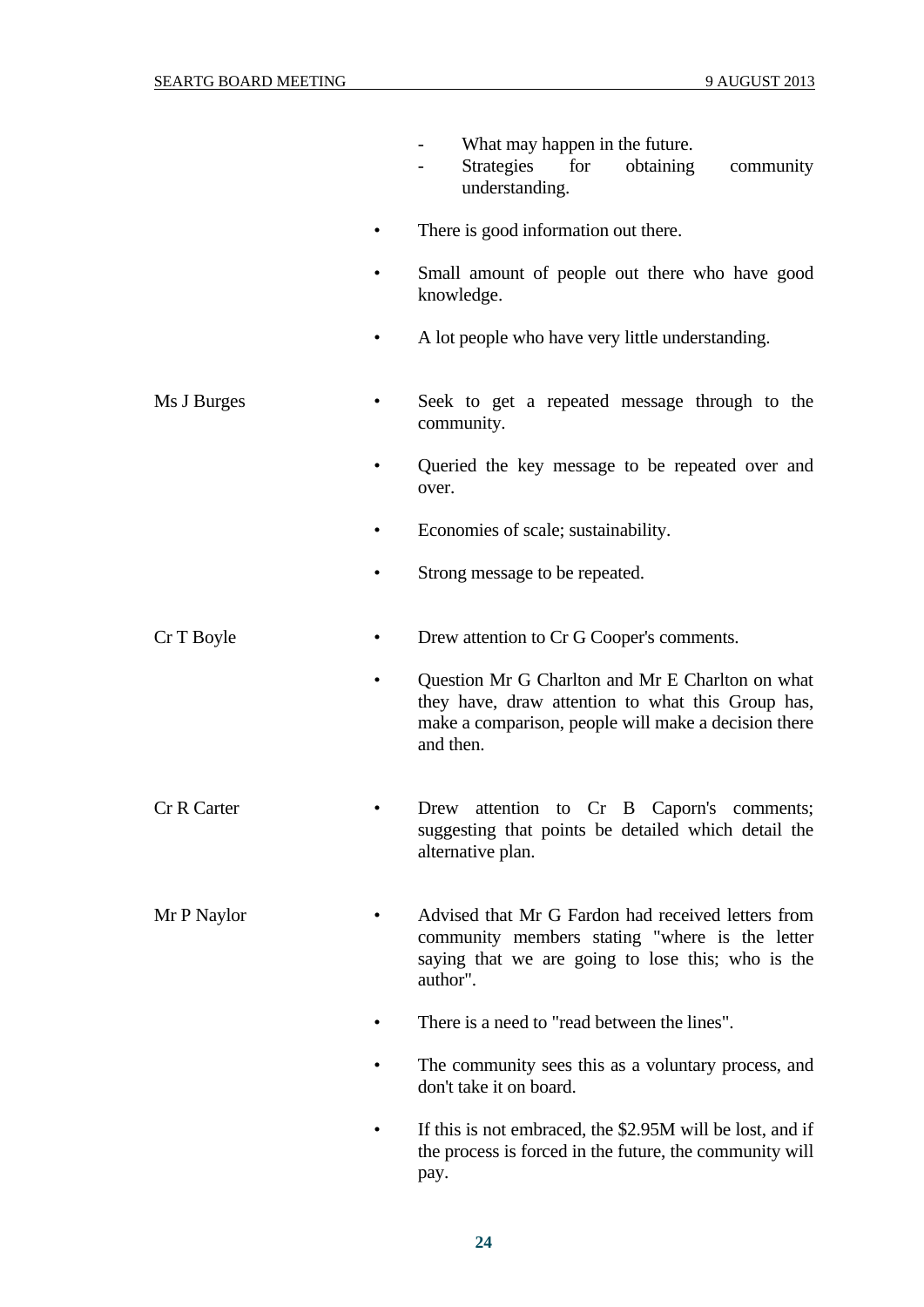- Desire to have written statements to provide to the community detailing funding losses if the process does not go ahead.
- Ms C Tuthill Correspondence from the Minister confirms the \$2.95M funding, along with grant agreement which also confirms the \$2.95M.
- Mr P Naylor This correspondence does not state that "if you don't embrace this process, the funding is lost".
- Executive Officer The Group has entered into an agreement with the Government for \$2.95M on the basis that the community votes for amalgamation, those funds are assured.
	- If the amalgamation does not go ahead, that money is lost.
	- Recent Government announcements draw the conclusion that if you don't go to amalgamation, there won't be any money.
	- Local government reform metropolitan versus country, argue the point that reform is going to happen.
	- There won't be any money in 2016 to allow country or regional local governments to come together.
	- Opinions may differ, but this Group can base their opinion on factual information.

- Cr G Cooper Suggested that the argument needs to be simple.
	- We have had the wordy information that people don't read.
	- Statements need to be "if you want 20% rate increase, vote no for the amalgamation".
	- Need to provide these "punch lines".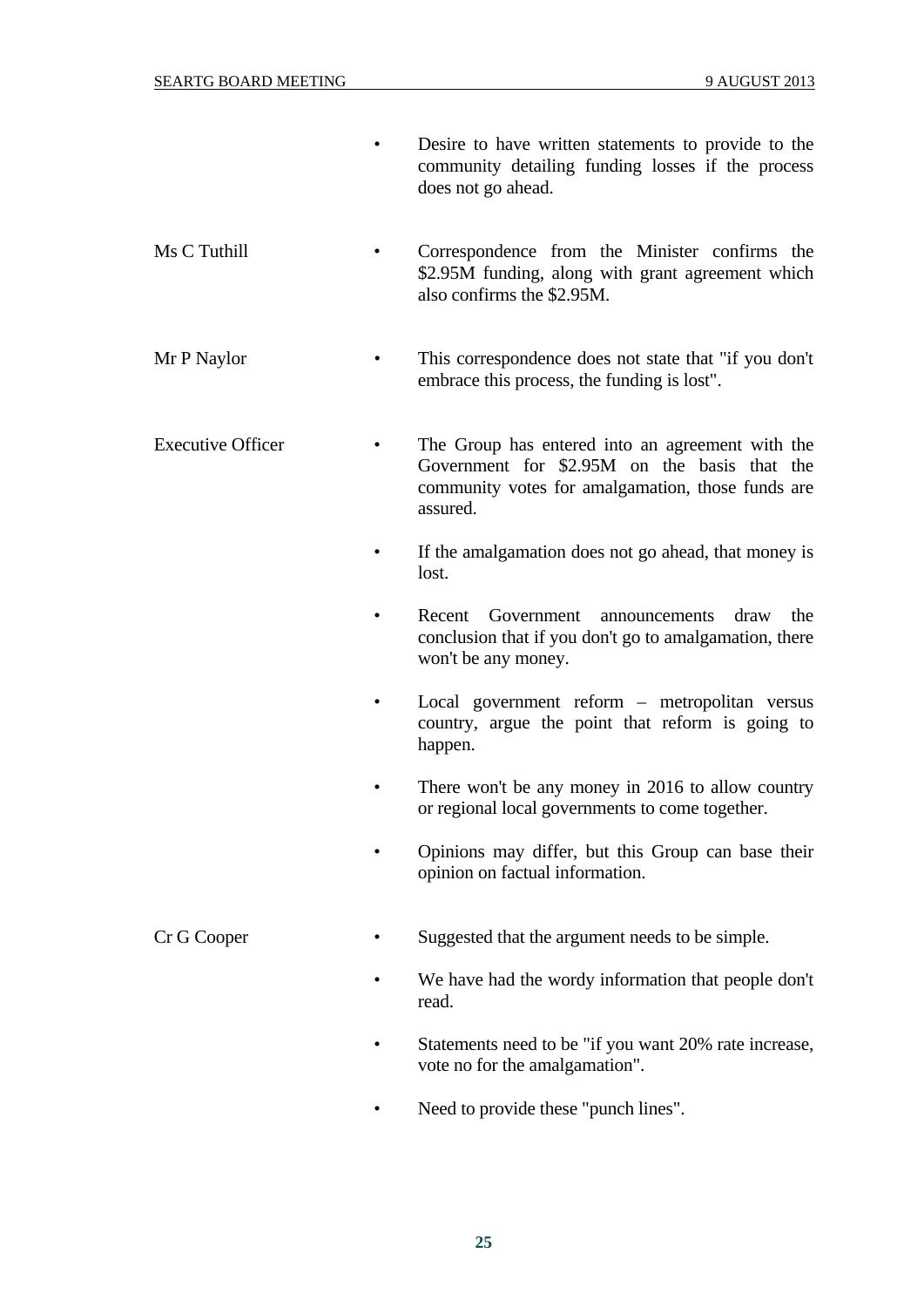• If debate follows, hit back with the facts, here's our

|                          | Asset Management Plan, here is our 20% gap, where<br>is your proof.                                                                                                                                                                                            |
|--------------------------|----------------------------------------------------------------------------------------------------------------------------------------------------------------------------------------------------------------------------------------------------------------|
|                          | Key messages need to be listed and be based on<br>finance.                                                                                                                                                                                                     |
|                          | State Budget details that we will be losing funding.                                                                                                                                                                                                           |
|                          | \$2.95M is on the table, what is the alternative.                                                                                                                                                                                                              |
|                          | A no vote will cost us \$2.95M, what is the alternative.                                                                                                                                                                                                       |
|                          | List must contain a strong statement in relation to<br>rates.                                                                                                                                                                                                  |
|                          | Detail the five year guarantee as part of the process.                                                                                                                                                                                                         |
|                          | This Group's no rate increase versus the potential<br>high rate increase.                                                                                                                                                                                      |
|                          | Must target the swing voters.                                                                                                                                                                                                                                  |
|                          | Strong "in the pocket" messages.                                                                                                                                                                                                                               |
| Chairman                 | Indicated that the Executive Officer will write the<br>proposed list.                                                                                                                                                                                          |
| <b>Executive Officer</b> | Suggested a recommendation for the Group's<br>consideration:                                                                                                                                                                                                   |
|                          | "The Executive Officer and Chief Executive Officers"<br>of each Participating Local Government meet on<br>Monday, 12 August 2013, to develop the proposed<br>information list, with the assistance of Ms C Tuthill,<br>Ms J Burges, and Mr K Kay as required." |
|                          | Time is against the Group.                                                                                                                                                                                                                                     |
| Chairman                 | Concurred with this suggestion, advising there was<br>urgent need to disseminate the information as it was<br>critical to the future.                                                                                                                          |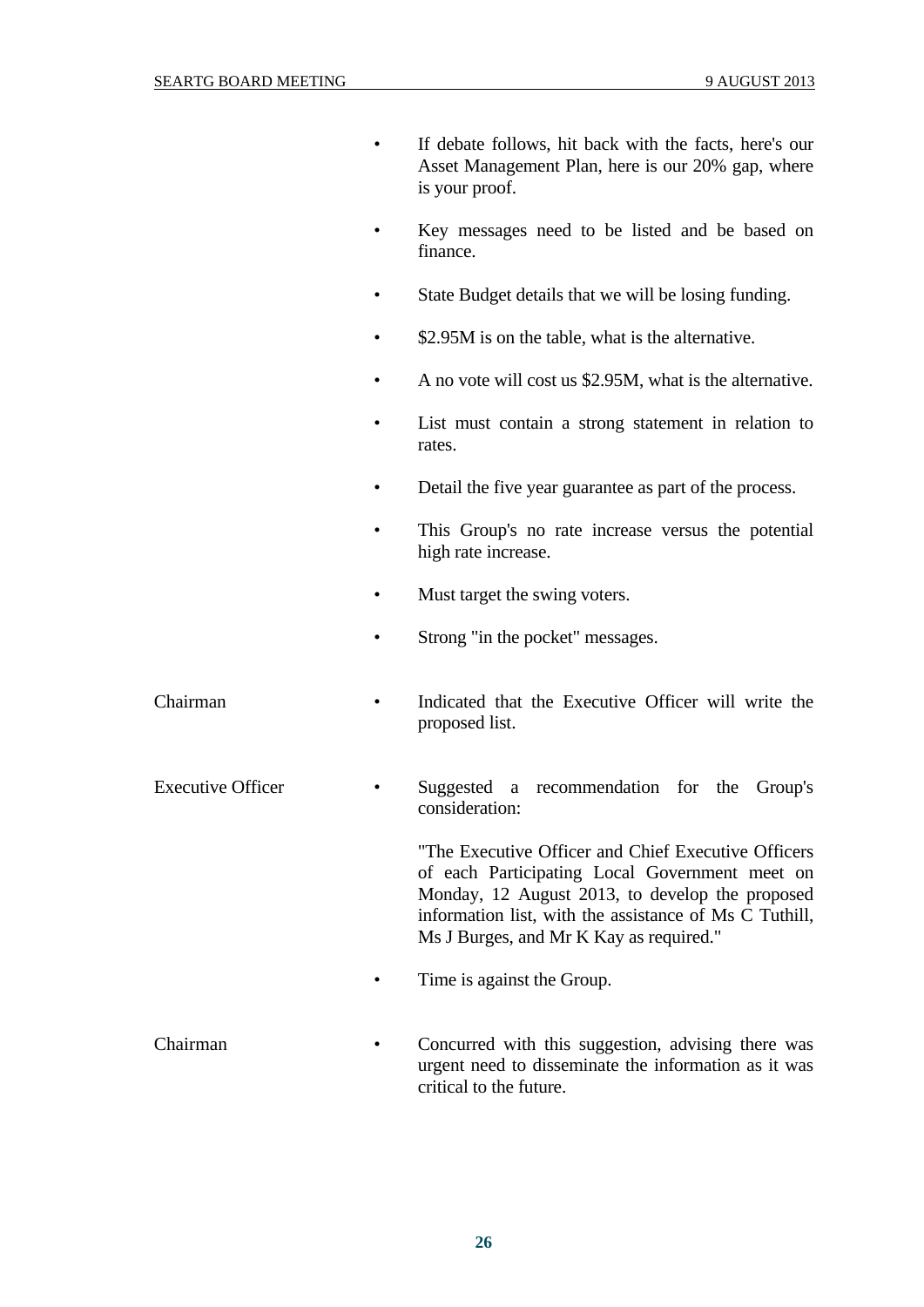| Cr B Caporn              | Keep it simple, with "one liners".                                                                                                                                                        |
|--------------------------|-------------------------------------------------------------------------------------------------------------------------------------------------------------------------------------------|
|                          | Question has been asked "what do you need \$2.95M<br>to amalgamate for".                                                                                                                  |
|                          | Brief explanation on the need for \$2.95M funding<br>should be incorporated in the information.                                                                                           |
| <b>Executive Officer</b> | Need for funding is very clear, itemised in the<br>Transitional Costs, with the greatest expense being<br>information technology.                                                         |
|                          | Current information technology is not functional for<br>future needs on an individual basis, let alone as a<br>collective.                                                                |
|                          | New technology will permit Council business and<br>viewing of Council meetings to be undertaken from<br>individual homes without the need to go into town.                                |
| Cr G Cooper              | Supporting evidence being that both the Northam and<br>Geraldton amalgamations cost a considerable amount<br>as they did not have their information technology and<br>operations aligned. |
|                          | Eastern States Councils provided the same message;<br>non alignment costs a lot of money.                                                                                                 |
|                          | Starting point being alignment of chart of accounts,<br>fees and charges, reports, etc, for compliance.                                                                                   |
|                          | There is considerable cost is such alignment.                                                                                                                                             |
|                          | This has been identified as a key issue, with<br>associated costings being completed.                                                                                                     |
| Mr G Fardon              | Following general comment on the information<br>technology factors, advised that there was an<br>opportunity to seek additional funding to fine tune<br>completion.                       |
|                          | Revised budget shown on the SEARTG website<br>detailing \$3.2M, of which the Group has a guarantee<br>for \$2.95M.                                                                        |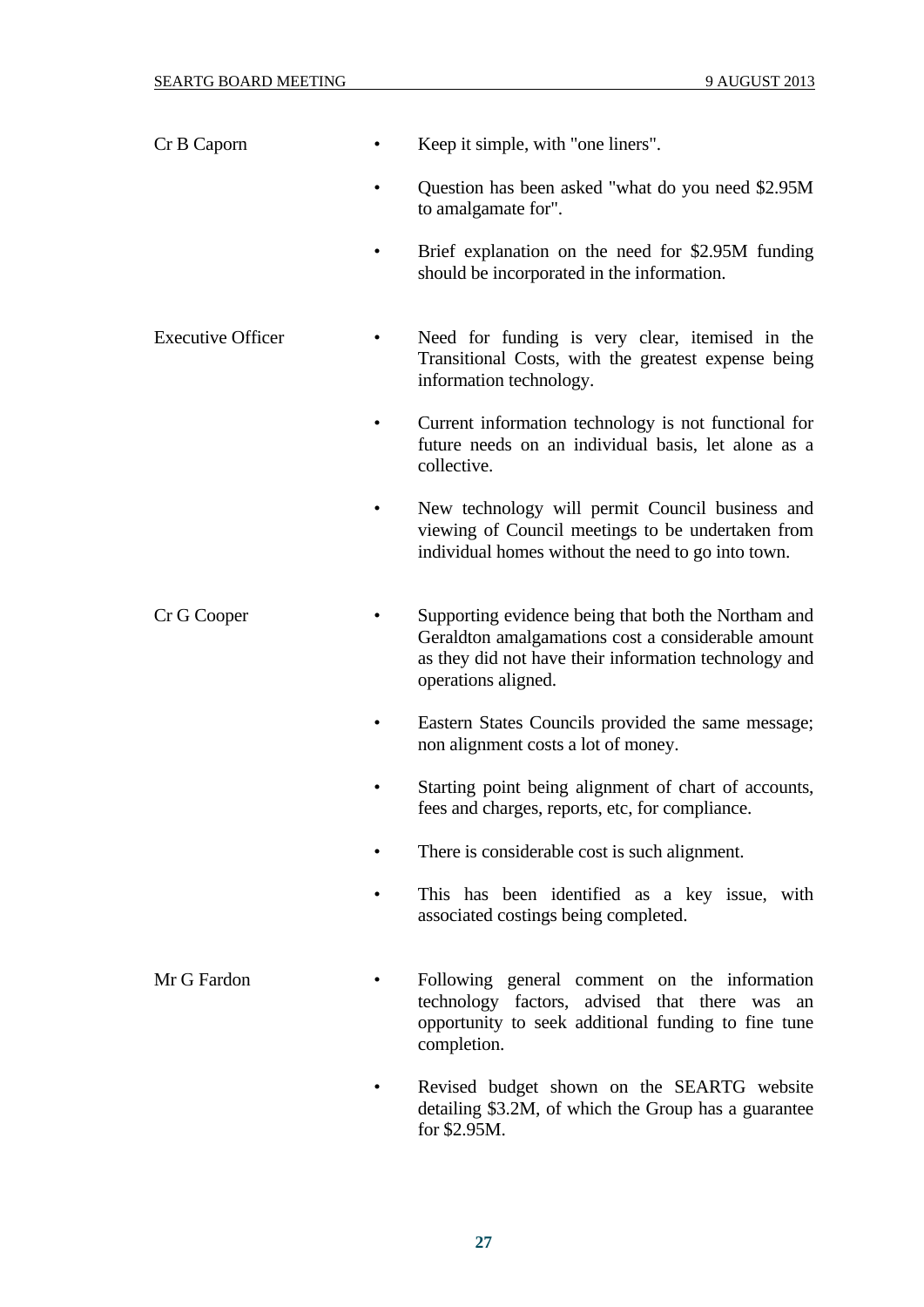|                          | information has been provided<br>This<br>the<br>to<br>"anti amalgamation" group.                                    |
|--------------------------|---------------------------------------------------------------------------------------------------------------------|
|                          | Optic fibre costs, and Commissioner's costs.                                                                        |
| <b>Executive Officer</b> | What is important, is that the Group does not have to<br>fund the process, there is an assurance of \$2.95M.        |
|                          | This is an advantage over other Councils.                                                                           |
| Mr G Fardon              | Cuballing offered advice on "lost opportunities" in<br>relation to funding.                                         |
|                          | Transitional funding will never be offered again.                                                                   |
| Chairman                 | For the ill informed, the biggest hurdle is the most<br>amalgamation of the City of Greater<br>recent<br>Geraldton. |
|                          | There is a perception that the rates increase in this<br>City was a direct result of amalgamation.                  |
|                          | The community will not listen to comment which<br>states otherwise.                                                 |
|                          | This perception needs to be addressed in the<br>information to be provided.                                         |
| Cr T Boyle               | Requested that facts<br>the<br><b>States</b><br>Eastern<br>on<br>de-amalgamation be included.                       |

General discussion followed, with community concerns in relation to football team name changes, etc.

- Ms J Burges There is information available to assist the Group with de-amalgamation statements.
	- Queensland reduced from 19 local governments to 4.
	- There is only one that is choosing to de-amalgamate.
	- Comes back to financials, there is money to amalgamate; there is no money to de-amalgamate.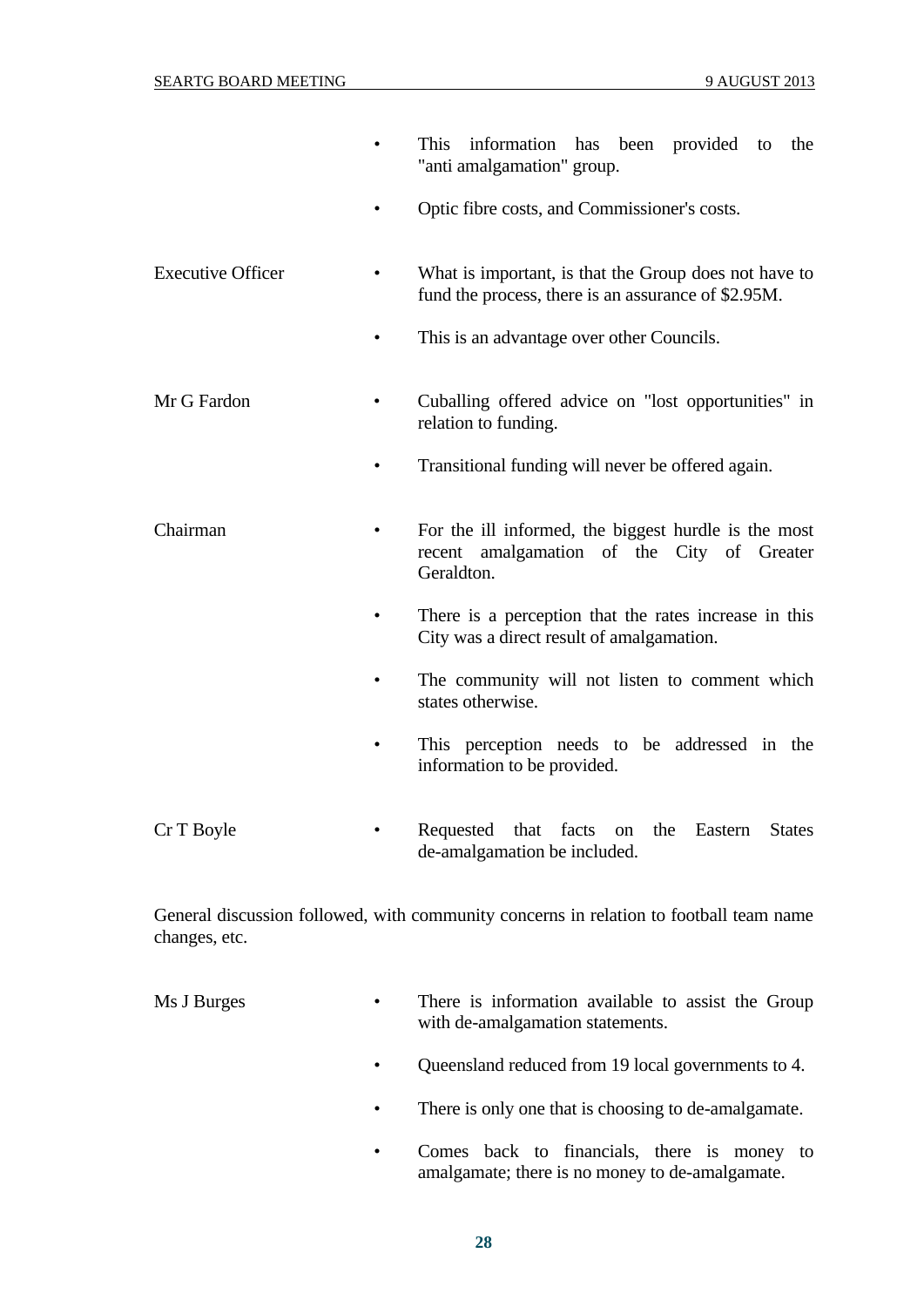- Councils must fund de-amalgamation themselves.
	- Substantial cost to transition to amalgamation, relate this to examples of purchasing another business entity or next door's farm, and the associated costs such as stamp duty.
- Costs expended initially will provide a more profitable entity.
- Mr R Carter Advised that he and Mr P Naylor had drawn up a few points on key issues to address with each community, and sought consensus on these.
	- Financial decline in current state is unacceptable.
	- Unacceptable to increase rates to cover the decline.
	- Recent political changes confirm that forced amalgamations for country areas will occur in 2016.
	- Recent State abolition of the Country Local Government Fund is accelerating financial decline.
	- Strong Business Plan accepted by the Advisory Board without further question, which indicates the quality of this document.
- Mr G Fardon \$2.95M funding is guaranteed.
	- Current governance cost of \$1.3M for the four Participating Local Governments, which does not include cost of the required Integrated Planning Framework, services, and asset funding gap.
- Cr R Carter Brief summary of the financial benefits of going with the current Regional Business Plan.
- Cr G Cooper Finish with "what is the alternative, where is the plan".
- Cr S Uppill Also important is the eight year cycle for Councillors.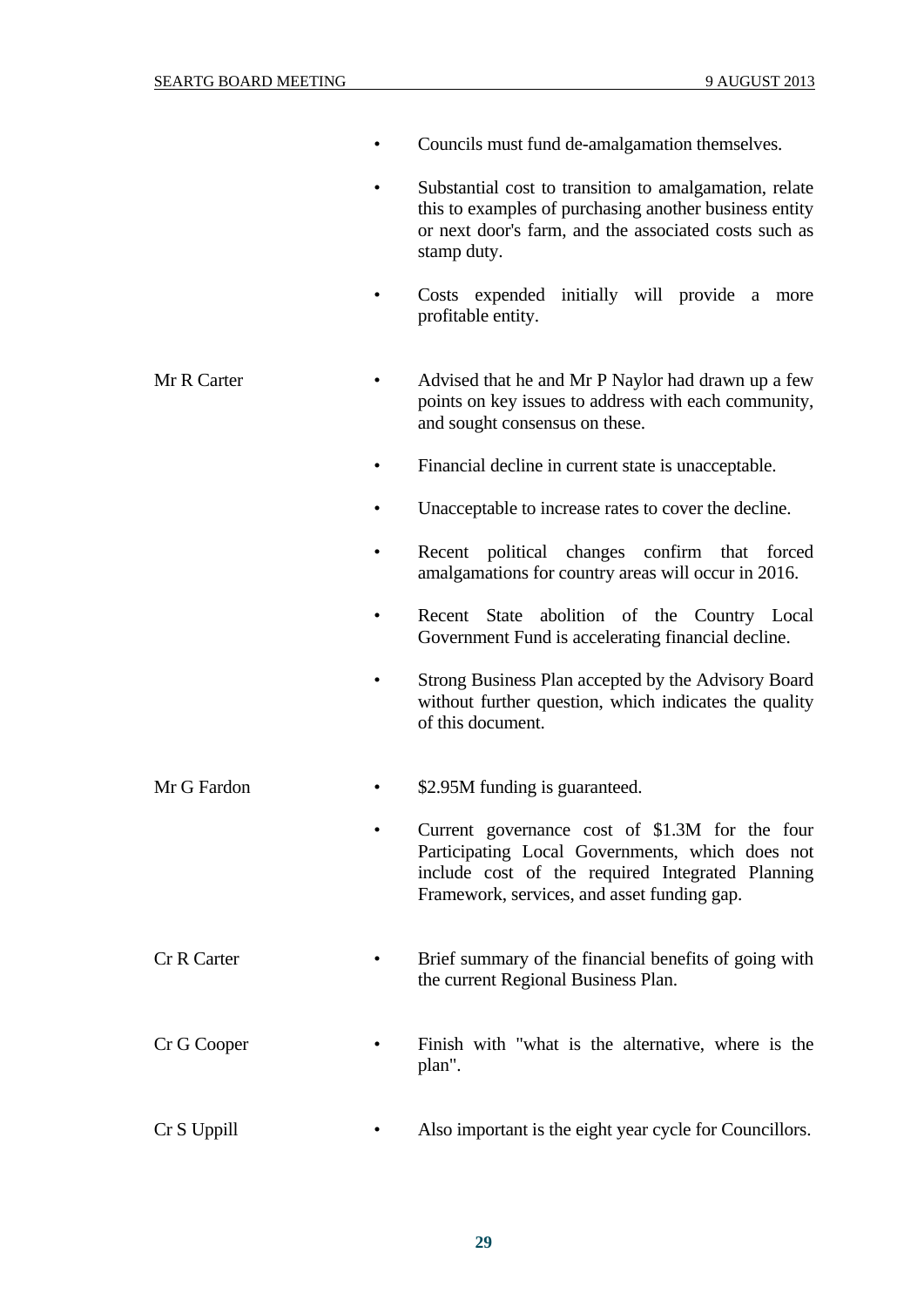|                          | Perception that the Plan is for eight years only, with<br>explanation provided that the Act requires every local<br>government to review wards regardless. |
|--------------------------|------------------------------------------------------------------------------------------------------------------------------------------------------------|
| Chairman                 | Funding is being directed to regional funding.                                                                                                             |
| <b>Cr R Carter</b>       | "Opportunity" is the key word, and attracting grant<br>funding on a regional basis.                                                                        |
| <b>Executive Officer</b> | Country Local Government Fund; and that larger<br>entities have a better chance to secure funding.                                                         |
| Cr G Cooper              | List the projects that this Group has financed out of<br>the Country Local Government Fund.                                                                |
|                          | Evidence from State Government Budget is that this<br>funding is no longer available.                                                                      |
|                          | The alternative now is regionally competitive.                                                                                                             |
| <b>Executive Officer</b> | Aspirations detailed in the community accepted<br>Strategic Community Plan, have been lost.                                                                |
|                          | The only way to provide the aspirations and<br>initiatives is by amalgamating.                                                                             |
| Chairman                 | Key point is the "political squeeze" by everything<br>becoming regionally based.                                                                           |
|                          | Royalties for Regions is cleverly orchestrated in this<br>regard.                                                                                          |
| Cr G Cooper              | Drew attention to the Geraldton scenario.                                                                                                                  |
|                          | Advised that the rates increase in this instance was<br>based on the Asset Management Gap.                                                                 |
|                          | This Group would phase in the Asset Management<br>Gap over a period of time, however Geraldton chose<br>to do this in one hit.                             |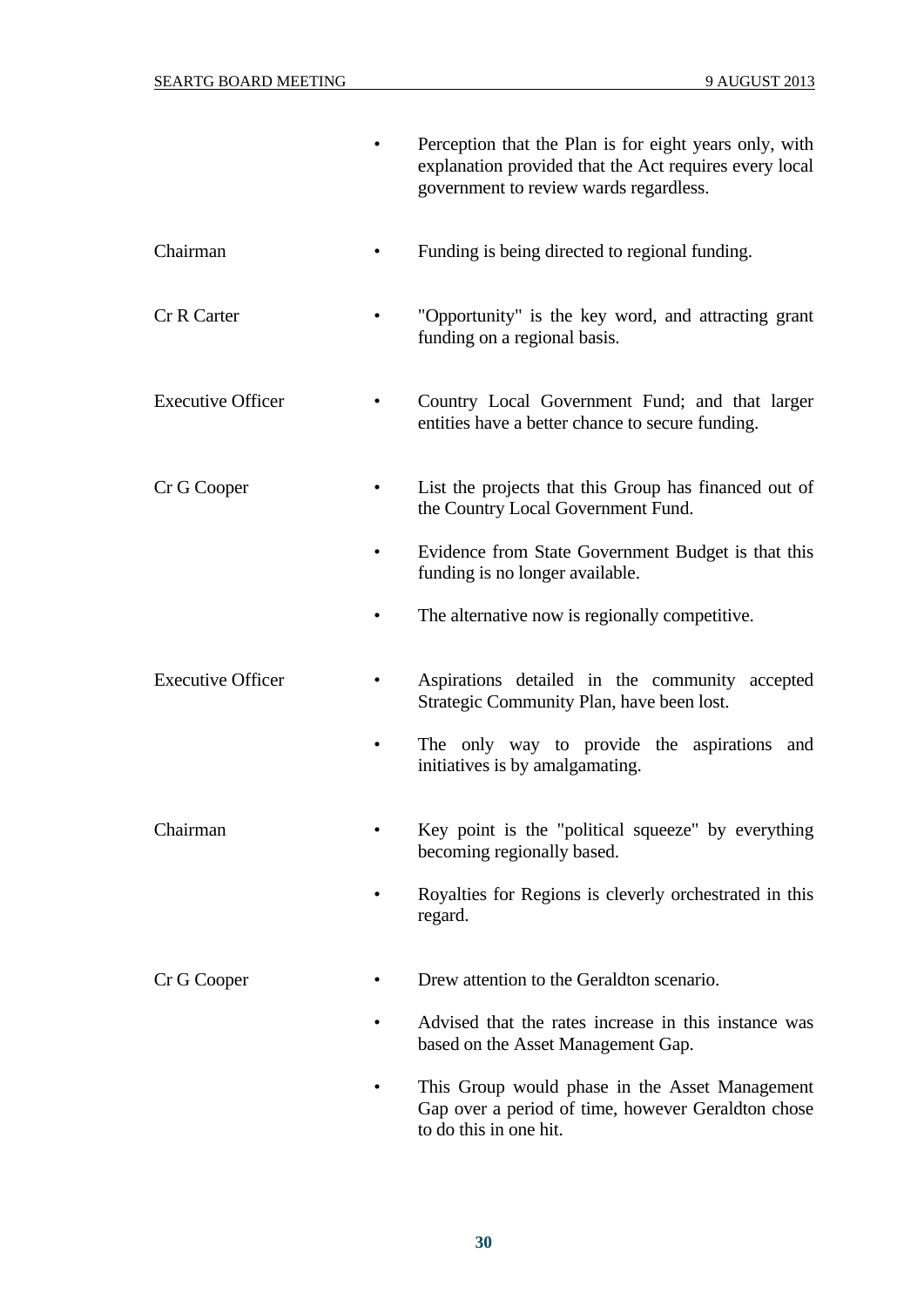- Geraldton's amalgamation partner was not affected by the rate increase, only the Geraldton population.
- These points cannot be disproved.
- Cr C Tuthill Additional dot point in relation to representation.
	- Evident from Quairading meeting that people think everything is going to be consolidated to York.
	- Need to demonstrate the old structure versus the new, with advice on what services will remain in each location.
	- Apply local examples so that the information becomes tangible for the community.
- Chairman Confirmed agreement that the Executive Officer and Chief Executive Officers of each Participating Local Government meet on Monday, 12 August 2013, to develop the proposed information list, with the assistance of Ms C Tuthill, Ms J Burges, and Mr K Kay as required.
	- Provided comment on the position of each Participating Local Government, namely that York is not an issue on numbers, Cunderdin is fine, Quairading is 50/50, with Tammin of concern given numbers and targeting by the "anti amalgamation" group.
	- If Mr E Charlton can be convinced, this will then feed back to other community members.
	- Queried meeting with Mr E Charlton to provide information.
- Cr S Uppill Suggested that such a meeting would be beneficial for others including Mr I Bodill.
- Mr I Bodill Does not have the strength to put over information, given the short period of his tenure.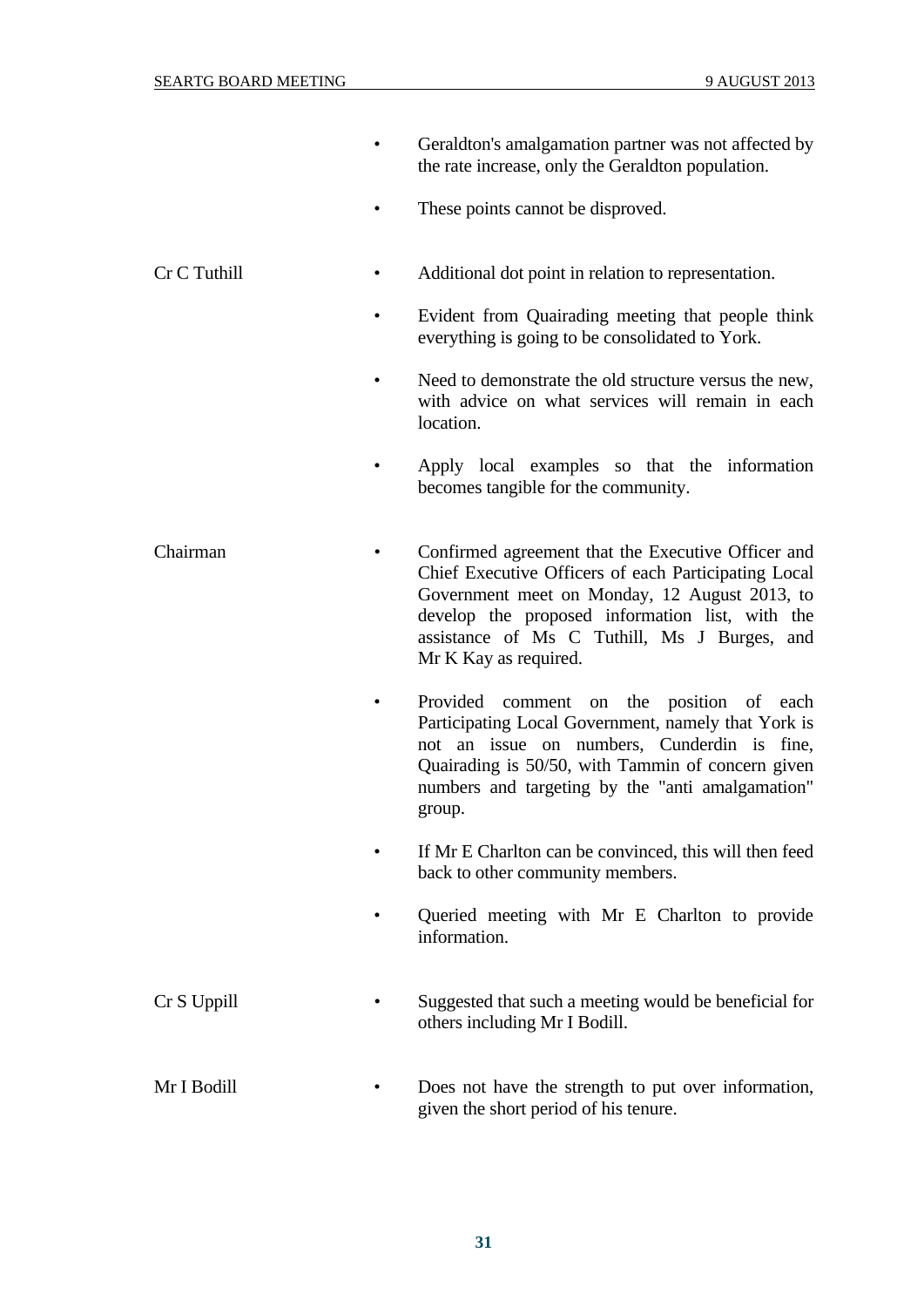| Cr S Uppill              | Indication from discussions after the Advisory Board<br>tiring<br>Meeting<br>that<br>locals<br>were<br>was<br>of<br>Mr E Charlton's rhetoric.              |
|--------------------------|------------------------------------------------------------------------------------------------------------------------------------------------------------|
|                          | Has put back to the community that they do not<br>contact the Participants and communicate in relation<br>to the reform process.                           |
|                          | Suggested that a meeting with Mr E Charlton,<br>Mr G Charlton and pro amalgamation people, to go<br>over the information list and seek their alternatives. |
| Mr I Bodill              | Suggested that this discussion include Kellerberrin<br>and York matters.                                                                                   |
| Cr G Cooper              | Advised that the meeting should be scheduled with<br>the inclusion of relevant parties.                                                                    |
|                          | Meeting should include at least two "influential no's"<br>and their supporters, and a number of this Group.                                                |
| <b>Executive Officer</b> | Thought that the Kellerberrin issue would have been<br>settled.                                                                                            |
| Cr S Uppill              | Advised that a "splinter" group had formed in<br>Kellerberrin.                                                                                             |
|                          | Provided comment on 2009 submissions by Tammin<br>and Kellerberrin                                                                                         |
|                          | Kellerberrin did not wish to join with Tammin,<br>without discussions in this regard.                                                                      |
|                          | Happy to openly provide a copy of the current<br>Tammin submission, whilst seeking what alternatives<br>others have.                                       |
|                          | This process takes years of work.                                                                                                                          |
| Mr G Fardon              | Same issue occurred with Bruce Rock, Corrigin and<br>Quairading, with questions on why the formation was<br>not to the east.                               |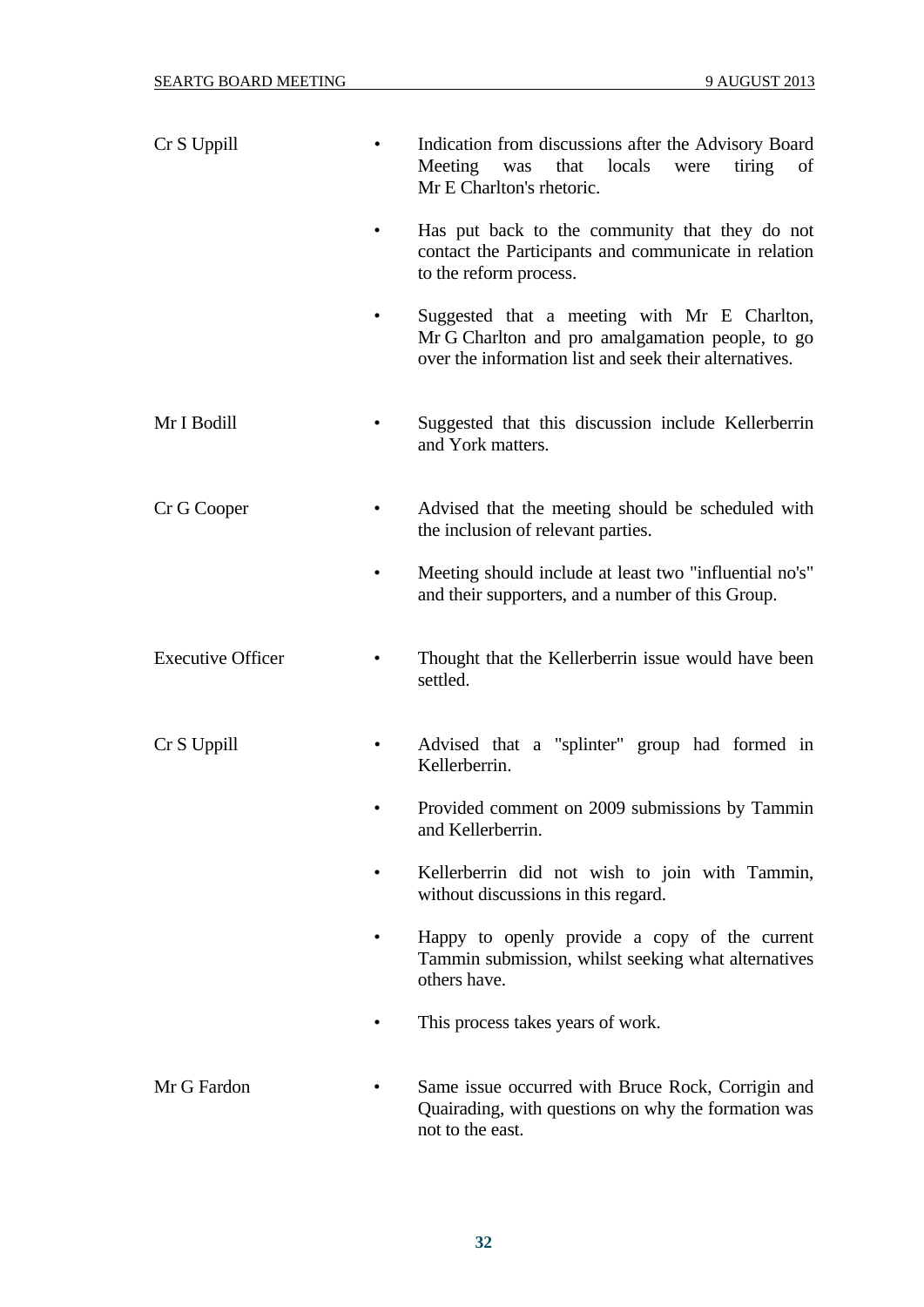- These local governments did not wish to join with Quairading.
- Meeting was held with Bruce Rock on Thursday, 8 August 2013.
- Cr T Boyle Advised that Brookton recently sought to hold discussions with York.
- Chairman Advised that Participants were happy to support Tammin with their needs.
	- Support offered by this Group to all Participating Local Governments.
	- Passion remains evident amongst the Group.
	- Has been a pleasure working with everyone.
	- Talks were held with Bruce Rock at the request of Cr S Strange, who some years previously had advised the community that amalgamation was not the way to go.
	- Cr S Strange now has the task of turning his Council around to acknowledge the need for reform.

Mr R Carter returned discussion to Item (b) Poll Provision Legislation – proposed amendments update.

- Cr R Carter Queried the possibility of changes to the poll provision and making a political representation for this Group to be considered as a special case given the work undertaken over the years.
- Ms C Tuthill Advised that the time frame was against the Group.
	- Yet to be debated by Parliament, with or without amendment.
	- Minister is keen to get this Bill before the Houses as soon as possible.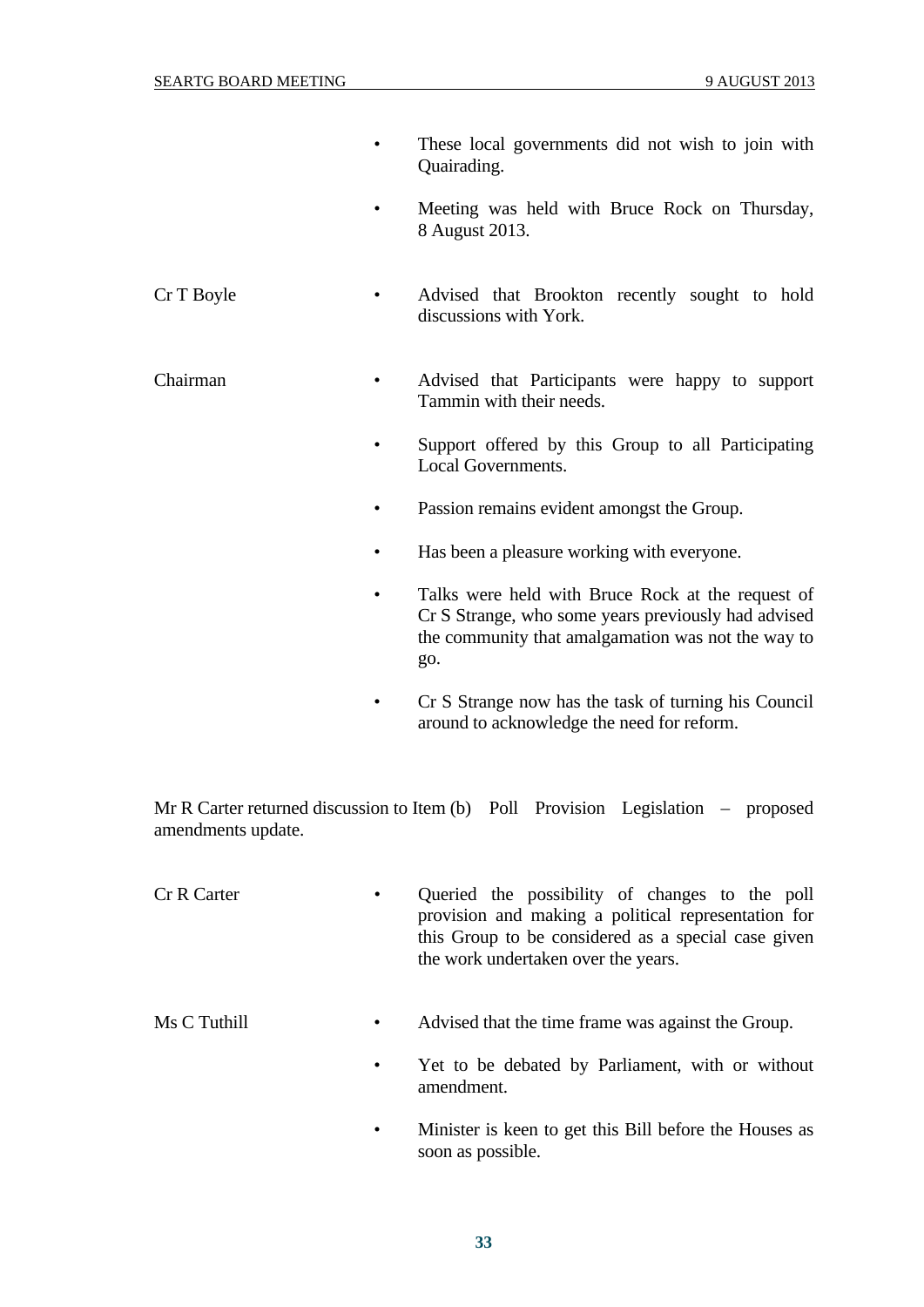|                          | Doubts the ability for an exemption to be granted to<br>one group, would need to be across all.                                                                       |  |
|--------------------------|-----------------------------------------------------------------------------------------------------------------------------------------------------------------------|--|
| Mr G Fardon              | This is not possible in the middle of the process.                                                                                                                    |  |
| Cr G Cooper              | Decision would come back to the Nationals who are<br>against, and this remains their party platform.                                                                  |  |
| Ms J Burges              | Understood Cr R Carter's query to be "is it worth<br>making a stand no matter what?".                                                                                 |  |
|                          | Possibility of writing to the Premier.                                                                                                                                |  |
|                          | Too late for changes to the poll provision, but not too<br>late to make a stand.                                                                                      |  |
| Cr R Carter              | Don't give up without a fight.                                                                                                                                        |  |
| Chairman                 | Requested a strongly worded letter to be forwarded to<br>and the Premier detailing work<br>the Minister<br>undertaken, and requesting an exemption for this<br>Group. |  |
| Cr T Boyle               | Advised that such correspondence needs to clearly<br>state a vote for four, or no poll provisions.                                                                    |  |
| Cr R Carter              | Suggested that the request be for a change in poll<br>provision, not abolishing of the poll provision as this<br>would not be acceptable to the community.            |  |
| Cr G Cooper              | Suggested that such correspondence would not be<br>successful; advising that efforts would be better spent<br>converting swinging votes.                              |  |
|                          | Mr E Charlton is mindful of talk on the change to poll<br>provisions, and has pushed for this not to occur.                                                           |  |
| <b>Executive Officer</b> | Suggested the forwarding of correspondence detailing<br>the Group's disappointment.                                                                                   |  |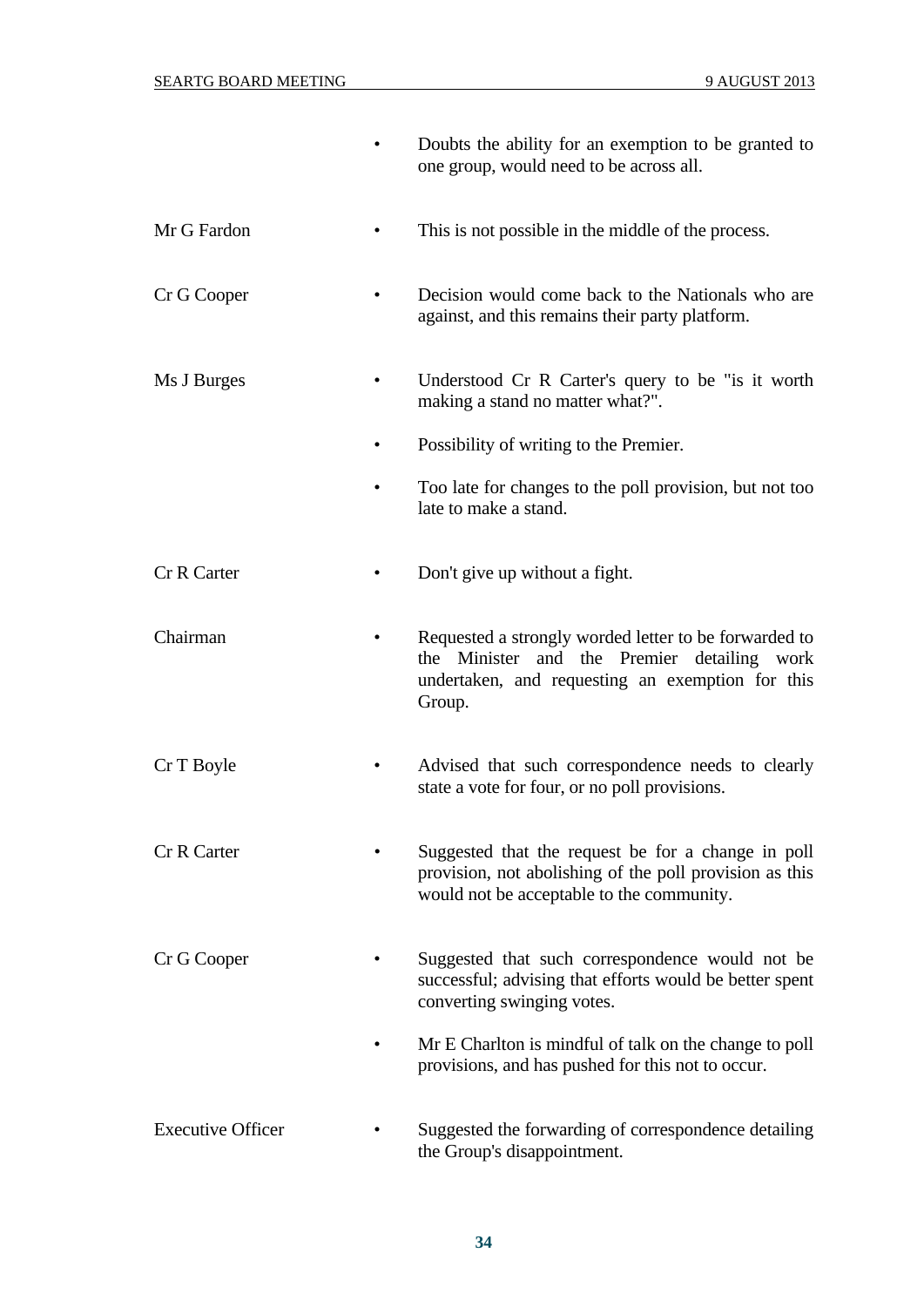| Chairman    | Suggested there was nothing to lose by forwarding<br>correspondence and making the point.                              |
|-------------|------------------------------------------------------------------------------------------------------------------------|
|             | Concurs with Cr R Carter's comment that the removal<br>of poll provisions would not be acceptable by the<br>community. |
|             | Poll provisions should be across all four localities.                                                                  |
| Cr R Carter | Advised that he was happy to move a motion in this<br>regard.                                                          |
| Mr R Hooper | Suggested that the correspondence also be forwarded<br>to the Labor Party.                                             |

It was then:

*MOVED Cr R Carter, Seconded Cr T Boyle, that correspondence be forwarded to the Premier, copied to the Minister for Local Government and the Labor Party, detailing the Group's preference for poll provisions to apply across the four Participating Local Governments, not to one individual municipality.* 

CARRIED UNANIMOUSLY

#### **(d) Other business.**

Nil.

#### **7. BOARD MEMBERS' MOTIONS OF WHICH PREVIOUS NOTICE HAS BEEN GIVEN**

Nil.

#### **8. NEW BUSINESS OF AN URGENT NATURE**

Nil.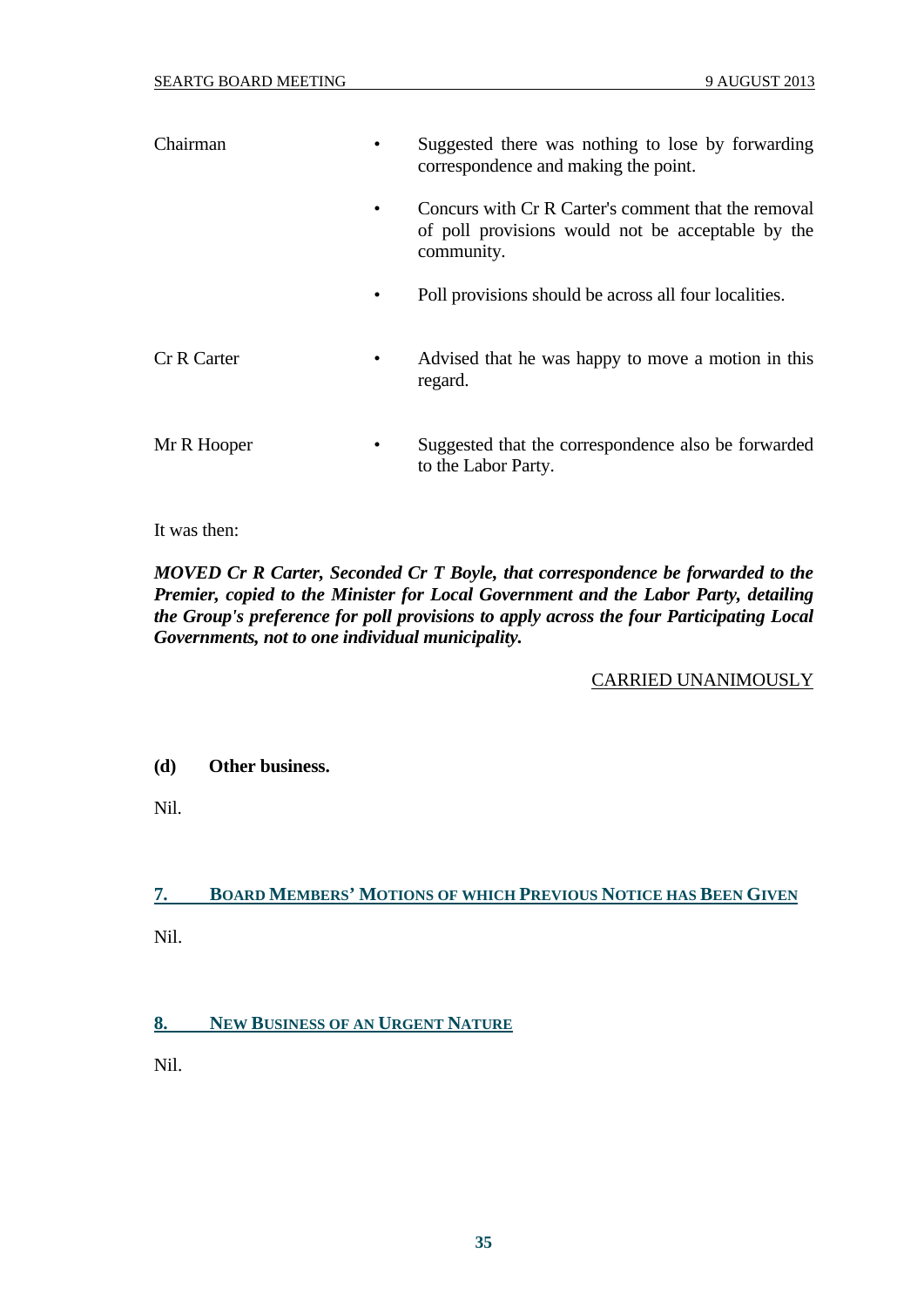#### **GENERAL BUSINESS**

# **1. Meeting with Mr D Fairclough – Wheatbelt Aged Care**

| Mr G Fardon | Cunderdin had received a request that the Group meet<br>٠<br>with Mr D Fairclough.                                                                           |
|-------------|--------------------------------------------------------------------------------------------------------------------------------------------------------------|
|             | A number of meetings will be occurring on Tuesday,<br>$\bullet$<br>13 August 2013.                                                                           |
|             | Meeting can be held with Mr D Fairclough at the end<br>٠<br>of the SEAVROC Wheatbelt Aged Care meeting.                                                      |
|             | Mr D Fairclough is able to meet at 4:00pm onwards<br>at the Brookton Shire Office in relation to SEARTG<br>aged care issues, should the Group wish to do so. |
|             | Quairading representatives will be in attendance.                                                                                                            |
| Mr P Naylor | Advised that Cr R Carter, Cr C Gibsone and<br>٠<br>Mr P Naylor will attend.                                                                                  |
| G Fardon    | Sought a York representative for this meeting.                                                                                                               |
| Mr R Hooper | Advised that Cr T Boyle and Mr R Hooper can attend<br>up to 4:30pm, however need to be back in York for<br>6:00pm meeting.                                   |
| Mr G Fardon | Given agreement and comment by the Group, advised<br>that a 3:30pm meeting would be requested.                                                               |
| Cr G Cooper | Concern has been expressed about things not moving<br>quicker in relation to wheatbelt aged care matters.                                                    |
|             | Regional zone groupings need to put a strong<br>challenge to local government to remain engaged and<br>deal with agency issues to make this happen.          |
|             | Caution on fragmenting, and not dealing with aged<br>care on a united front.                                                                                 |
|             | Some recognition happening in relation to planning,<br>and the work being undertaken together.                                                               |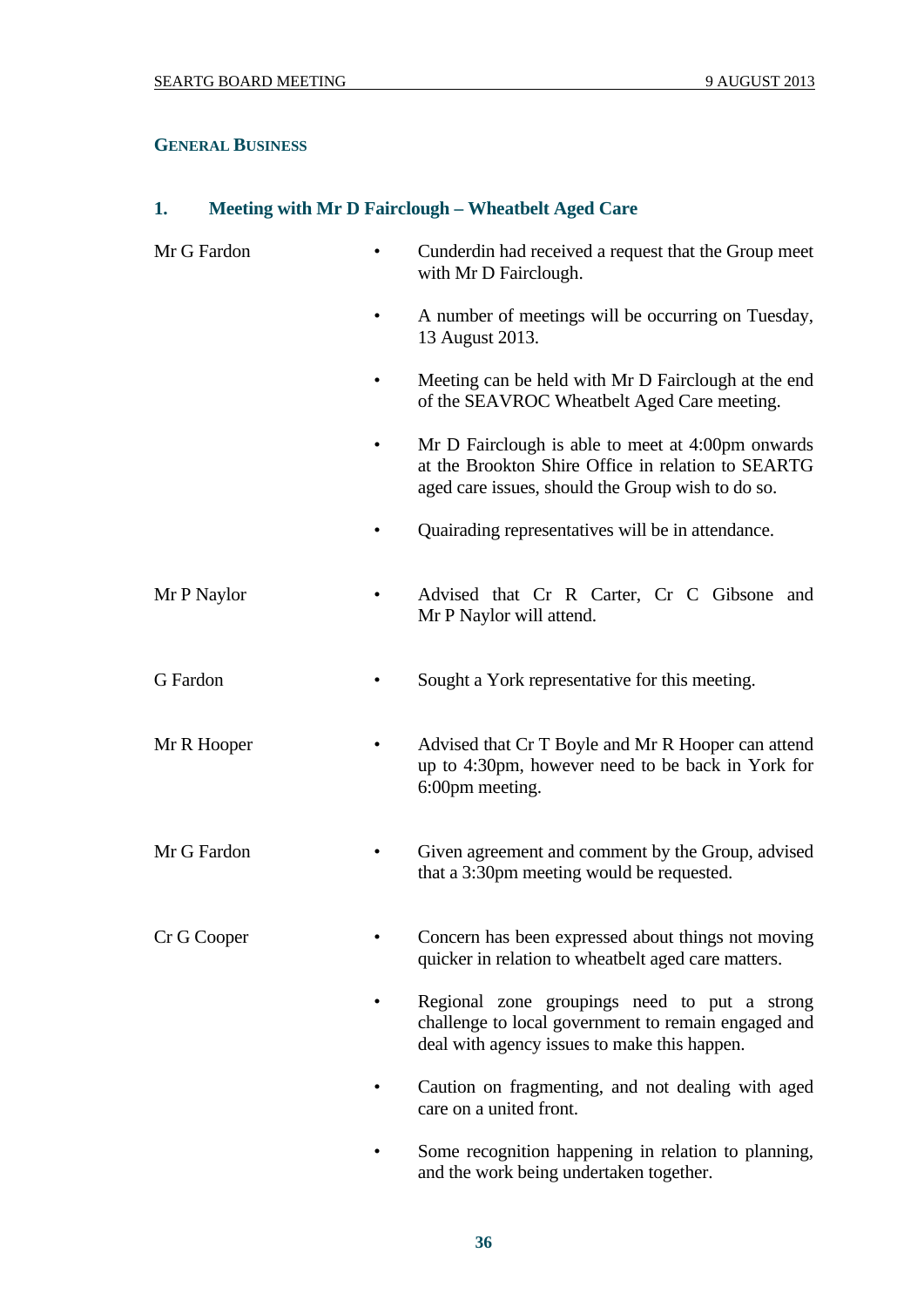- Possibility of working with a newly appointed Minister in the near future.
- Chief Executive Officers to keep local government focus on working with agencies, whilst liaising with the SEARTG Board to assist where possible.
- Mr G Fardon Arrangements will be finalised for this meeting today.

#### **2. Meeting with Ms M Hemsley – Work Force Plan**

| Mr R Hooper | Sought input from the Group on meeting with<br>Ms M Hemsley to finalise Workforce Plans.                                                                   |
|-------------|------------------------------------------------------------------------------------------------------------------------------------------------------------|
|             | Basic outlines are complete, with a need to finalise<br>detail by Christmas.                                                                               |
|             | Preference to have this completed before the local<br>government election process.                                                                         |
| Mr G Fardon | Currently finalising wording.                                                                                                                              |
|             | Agreed with the suggestion of finalising the Work<br>Force Plan prior to elections.                                                                        |
| Mr I Bodill | Tammin has adopted their Work Force Plan.                                                                                                                  |
|             | What follows will be arranged separately.                                                                                                                  |
| Mr R Hooper | Confirmed that a meeting will be arranged with<br>٠<br>Ms M Hemsley with invitations extended to<br>everyone, those that need or want to attend can do so. |

#### **3. Request to Meet – Consultant Mr Trevor Seymour Jones**

- Chairman Advised having received an email from consultant Trevor Seymour Jones wanting to meet.
	- This consultant had completed some work for Merredin on asset management planning, etc, of which the Executive Officer and Mr D Long had undertaken for this Group already.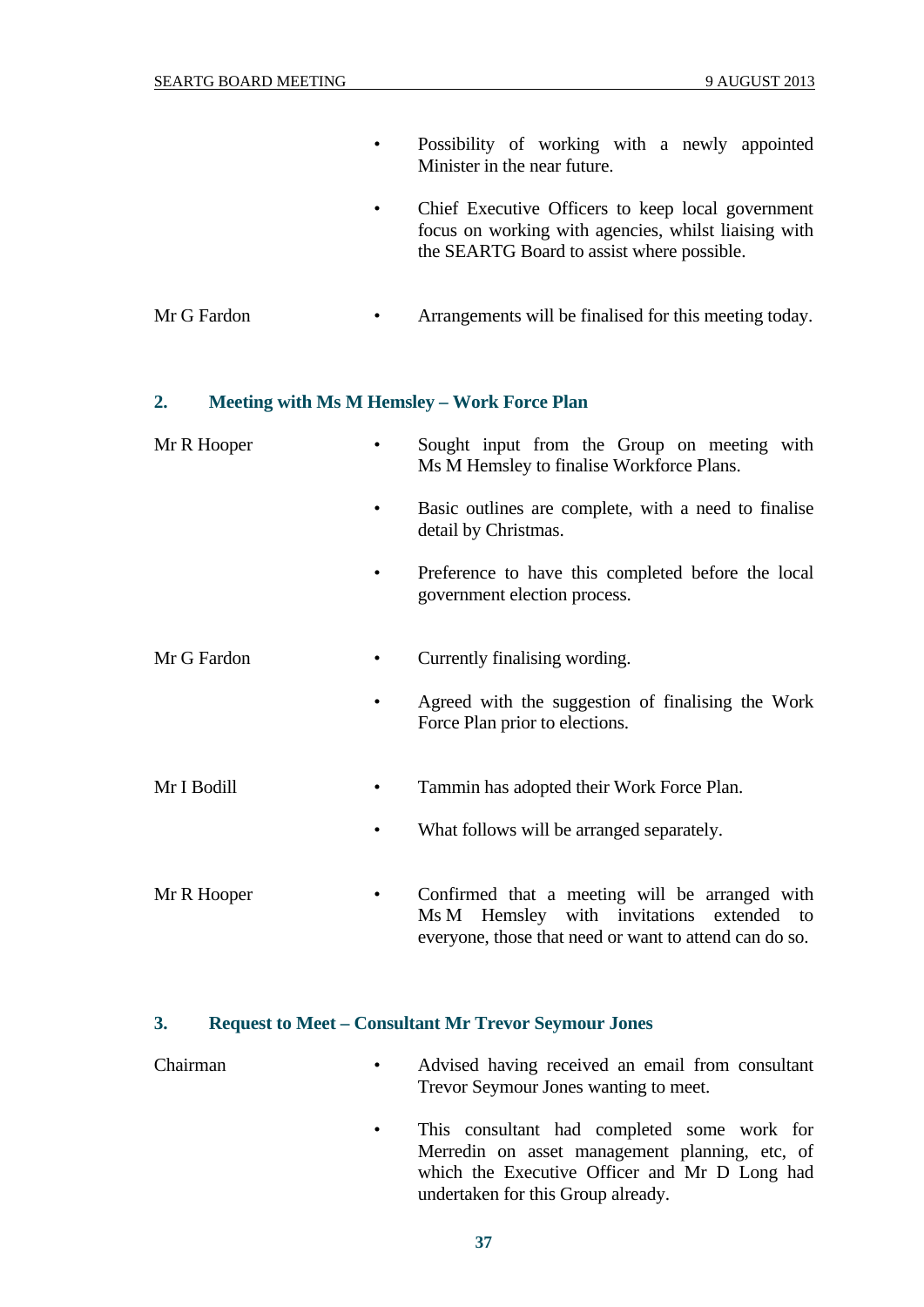- Raised the contact as a point of attention and transparency.
- With agreement of the Group, confirmed that the Chairman would thank the consultant for his contact, and respectfully decline at this point in time.

#### **4. Transitional Funding – Budget Amendment**

| <b>Executive Officer</b> | Queried if the Group would like the Executive<br>Officer and Ms C Tuthill to look at amending the<br><b>Transitional Fund Budget.</b> |
|--------------------------|---------------------------------------------------------------------------------------------------------------------------------------|
| Chairman                 | Sought confirmation from the Group in this regard.                                                                                    |
| Mr R Hooper              | Emphasised the need to do something "concrete" with<br>the initial Transition Funds.                                                  |
|                          | There is no "Plan B" with amalgamation; if there is<br>no amalgamation, it is the end of the story.                                   |
|                          | This Group has $$295,000$ to spend on the most<br>important items for the best advantage for all.                                     |
|                          | Drew attention to the City of Armadale's visit to<br>undertake a Cloud demonstration and modelling.                                   |
| Chairman                 | Confirmed that the Group move forward with<br>٠<br>information technology, utilising initial Transition<br>Funds for this purpose.    |

#### **9. NEXT SOUTH EAST AVON REGIONAL TRANSITION BOARD MEETING**

As agreed at the SEARTG Board Meeting of 5 April 2013, meetings will be held on the first Thursday of each month, unless there is insufficient business to address.